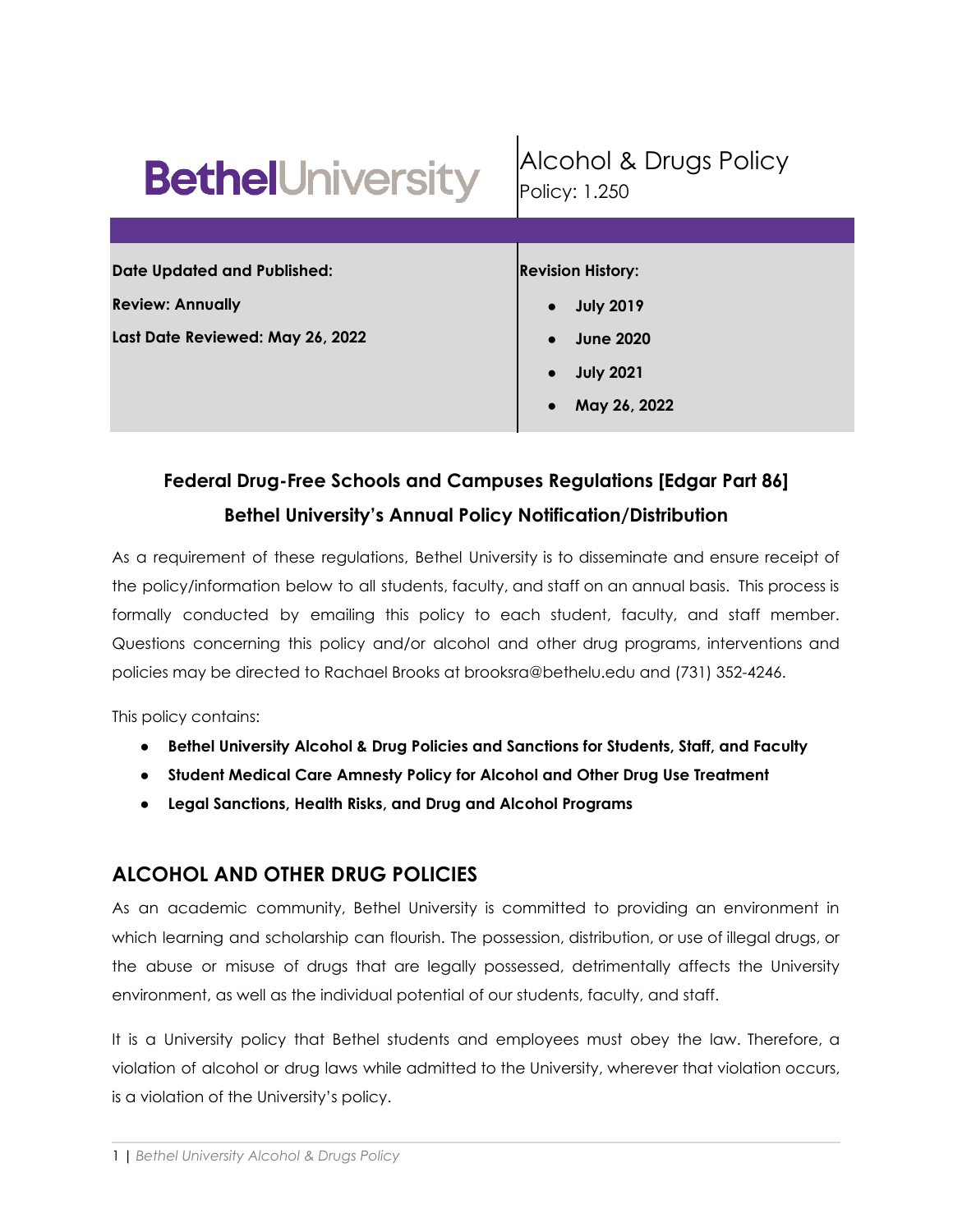Further, it is a violation of the University's policy for a student to drink, possess, be impaired by, manufacture, or sell alcoholic beverages; to possess, use, sell, solicit for the sale, distribute, barter, manufacture, or be under the influence of illegal drugs, including paraphernalia supporting such use; or to abuse or misuse drugs that are legally possessed on campus or at any event sponsored by the University or by a University-approved student organization. Additionally, there is no smoking allowed in any building on campus, including residence hall rooms, bathrooms, hallways, or lobbies. THIS INCLUDES SMOKING OF ALL TOBACCO PRODUCTS, HEMP PRODUCTS, AND THE USE OF VAPOR PRODUCTS. In conjunction with Tenn. Code Ann. § 39-17-1505, the possession of any tobacco, smoking hemp, and/or vapor product is also prohibited for anyone under the age of 21 on campus or at any event sponsored by the University or by a University-approved student organization and for anyone in the residence halls, specifically.

- The term "tobacco product" includes, but is not limited to cigarettes, cigars, hookah, and smokeless tobacco.
- The term "smoking hemp" means hemp that is offered for sale to the public with the intention that it is consumed by smoking.
- The term "vapor product" includes, but is not limited to any electronic smoking devices, including any electronic cigarette, electronic cigar, electronic cigarillo, electronic pipe, or similar product, and any vapor cartridge, any substance used to refill a vapor cartridge, or other container of a solution containing nicotine or any other substance that is intended to be used with or in an electronic cigarette, electronic cigar, electronic cigarillo, electronic pipe.

Without limiting the foregoing, the above prohibitions specifically include any University sponsored trip. The University encourages students to notify their parents or guardians if the student is found to have acted in violation of this policy. If the University, through its disciplinary procedures, determines that a student has violated this policy regarding the use or possession of alcohol or controlled substances, the University will disclose the violation to a student's parent or legal guardian if the student is under 21 years of age at the time of the disclosure to the student's parent or legal guardian (34 C.F.R. § 99.31), except as prohibited by the Family Educational Rights and Privacy Act (FERPA) (20 U.S.C. § 1232g).

If any of the above-mentioned products are found in a residence hall, and possession is disputed among the students assigned as occupants of the dorm room, all students assigned as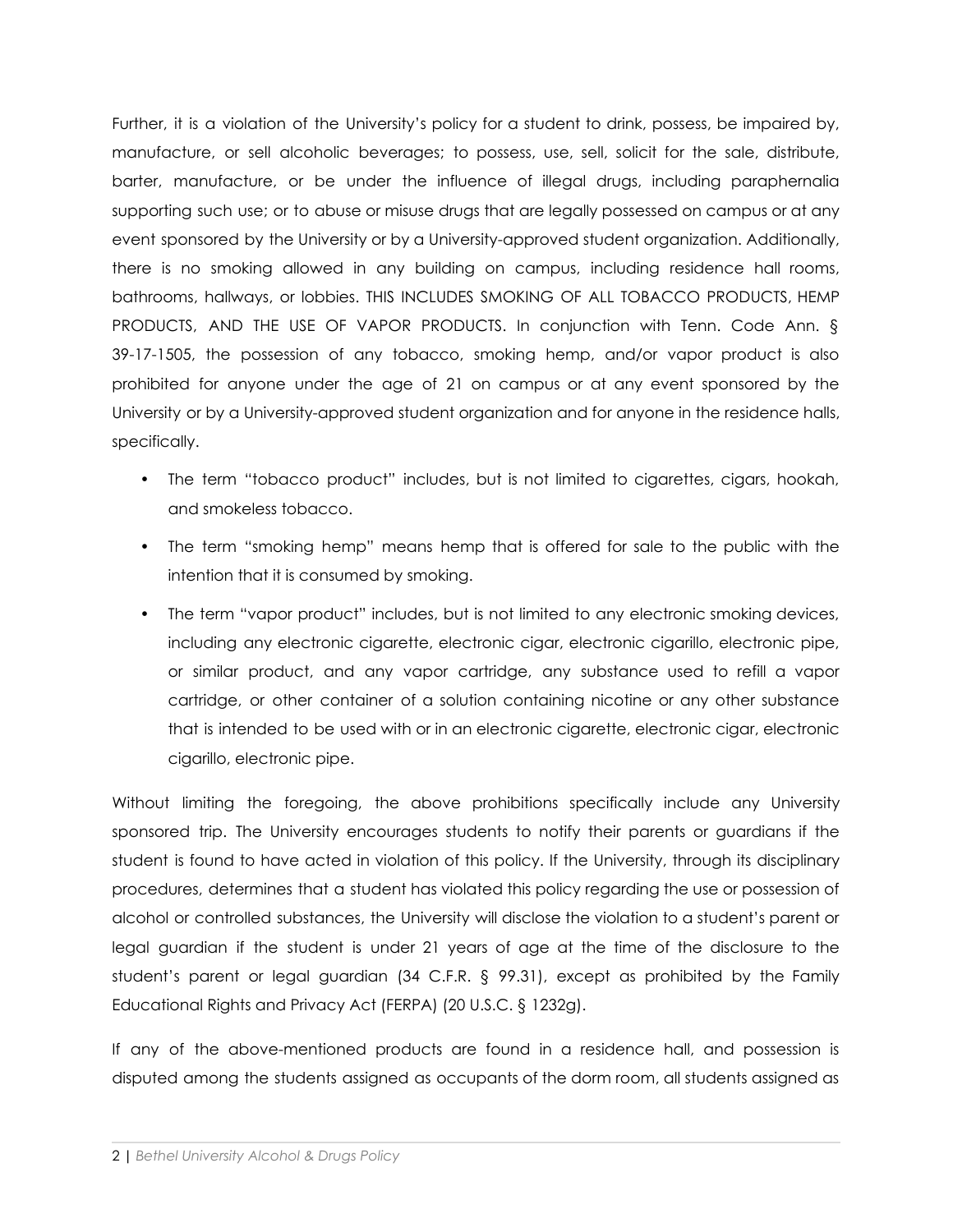occupants of the dorm room will be assumed to possess the product, unless and until such time that one occupant claims to have solely possessed the product.

Tennessee Code Annotated Title 39, Chapter 17 Sections 39-17-1801 and 39-17-1802, also known as the "Non-Smoker Protection Act," deals with smoking in public areas. This law restricts people from smoking in specific public areas.

Designated areas on campus for smoking, 50 feet from buildings, include:

- Behind Baker and in front of Vera Low in grassy area
- Behind Odom and in front of parking area
- Walking trail behind the Library
- Middle awning behind baseball field
- Courtyard behind Crisp Arena / Rear of Vera Low

All University employees are also subject to the University's "Smoke-Free Workplace" Policy, located in Bethel University's Employee Handbook, which states that smoking is prohibited in buildings and work areas, but is allowed during break times in designated outdoor areas.

The University maintains the right to define and determine, on a case-by-case basis, and at its sole discretion, if any substance, possession, or use violates this policy. The University can, and will, impose disciplinary sanctions for violations. Students, staff, and faculty are also subject to city ordinances and state and federal laws. Arrest and prosecution for alleged violations of criminal law or city ordinances may result from the same incident for which the University imposes disciplinary sanctions.

The University strongly encourages students, staff, and faculty members to voluntarily obtain assistance for dependency or abuse problems before such behavior results in an arrest and/or disciplinary referral which could result in their separation from the institution.

Help is available on campus and within the community for students, staff, and faculty members who are dependent on or who abuse the use of alcohol or other drugs. Short term counseling and referrals are available to students through **Bethel University's Department of Counseling Services (Office: 731-352-6786, Cell: 731-415-1058, or Email for appointments:** [gacounseling@bethelu.edu](mailto:gacounseling@bethelu.edu)**).** Students may be referred by these resources to other treatment programs for more intensive treatment. **Bethel University's Human Resources Department (Office: 731-352-4272 or Email:** [dotsonc@bethelu.edu](mailto:dotsonc@bethelu.edu)**)** offers assistance to employees through appropriate referrals.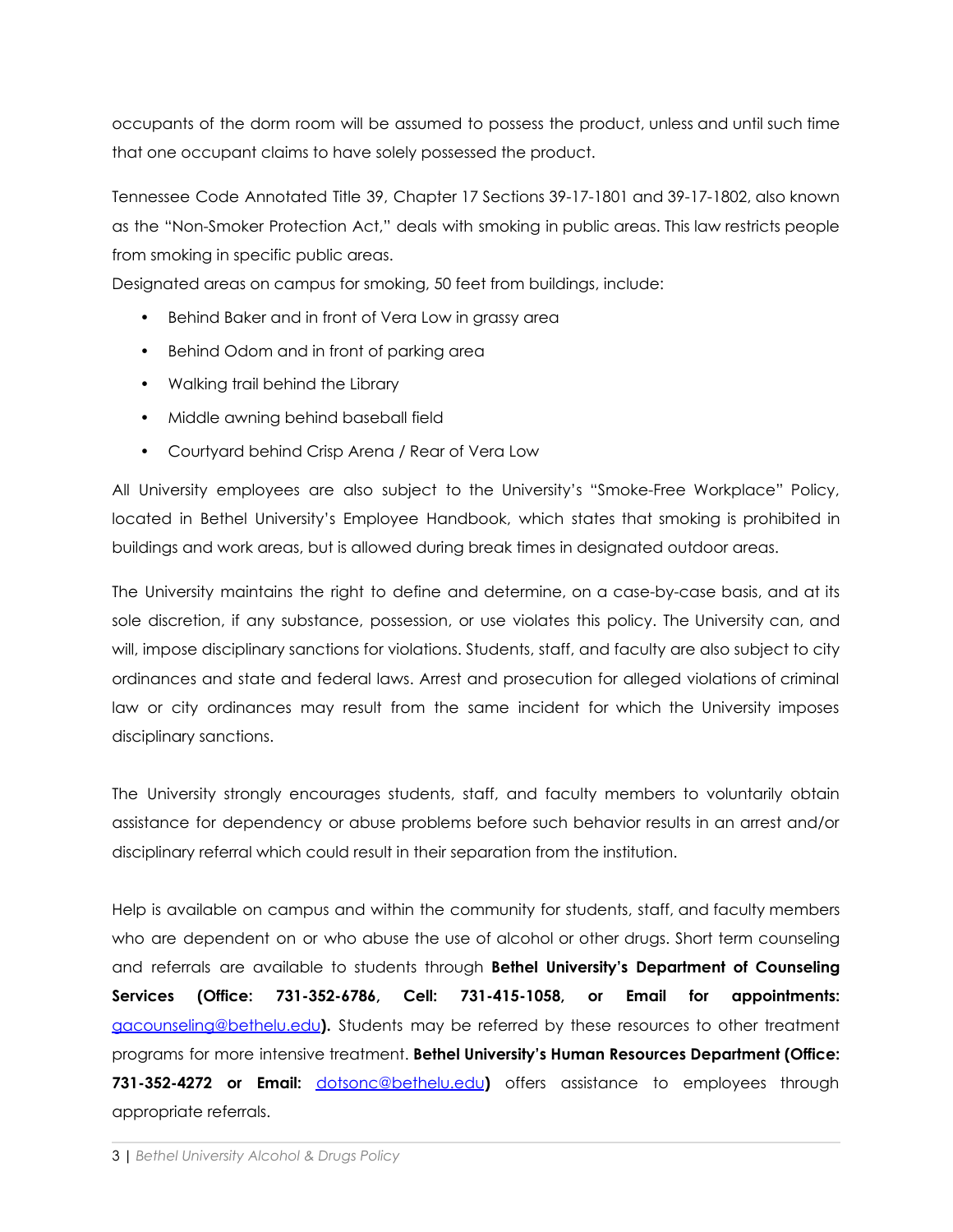Violation of this policy may result in any sanction deemed appropriate by the University, including, but not limited to, required participation in a drug or alcohol treatment or rehabilitation program, suspension, expulsion, or termination.

# **STUDENT SANCTIONS**

|                                     | <b>ALCOHOL, DRUGS, SMOKING, VAPING USE &amp; POSSESSION</b>                                                                                                                                         |
|-------------------------------------|-----------------------------------------------------------------------------------------------------------------------------------------------------------------------------------------------------|
| 1st<br>Violation                    | $\bullet$ \$100 fee<br>• Intervention/Prevention Program (if appropriate)<br>• Parental Notification (if under 21 years old)<br>• Conduct Probation<br>• Possibility of Other Disciplinary Measures |
| 2 <sup>nd</sup><br>Violation        | $\bullet$ \$200 Fee<br>• Parental Notification (if under 21 years old)<br>• Assessment (minimum of 3-10 sessions)<br>• Conduct Probation<br>• Possibility of Other Disciplinary Measures            |
| 3 <sup>rd</sup><br><b>Violation</b> | $\bullet$ \$300 Fee<br>• Housing Cancelled<br>• Parental Notification (if under 21 years old)<br>• Conduct Probation<br>• Possibility of Other Disciplinary Measures                                |

# **Bethel University CAS Alcohol & Drug Sanction Policy**

The sanction fee would be placed on the student's account as an "Assessment Fee" and credited to a restricted account to provide revenue for prevention programming/funding. Failure to complete the sanction process will result in a "Conduct Hold" on the student's account. The hold can be removed by completing the sanction process. Failure to comply with the Intervention/Prevention Program may result in being moved to the next sanction level, with the additional fine assessed.

Alcohol/Drug Assessments will be completed through the Director of Counseling Services at Bethel University.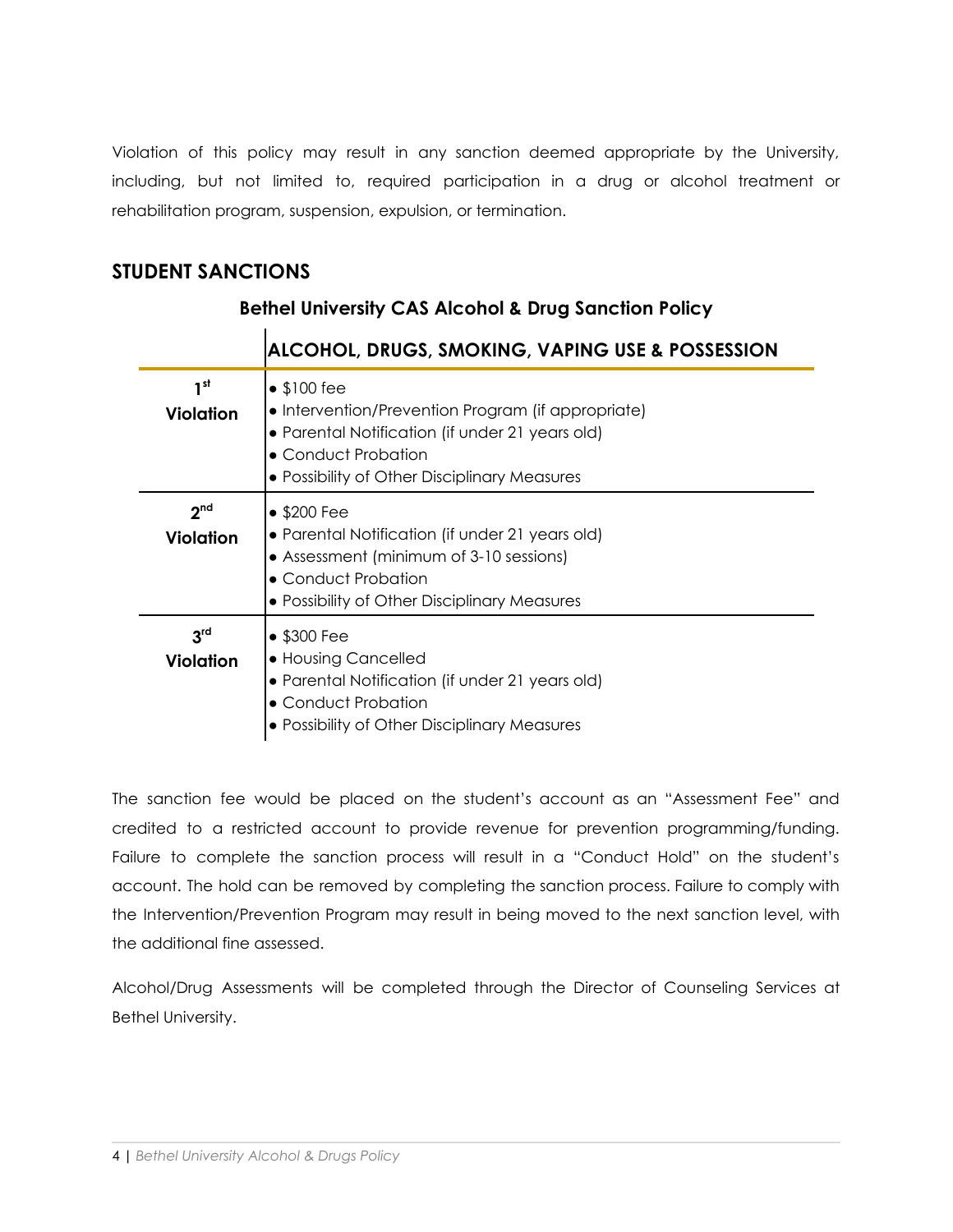Students whose use of alcohol or drugs results in harm or the threat of harm to themselves or others, or to property, regardless of the location of the incident, may face disciplinary action by the University up to and including expulsion.

Sanctions for alcohol and drug violations by students in the College of Professional Studies encompass a range of penalties, including, but not limited to, mandatory counseling, suspension, and/or expulsion.

Students in Athletics, the Nursing Department, and the Physician's Assistant Program face additional penalties for alcohol and drug violations, such as suspension or expulsion from sports and their respective programs. For more information, review each department's and program's specific policies.

# **EMPLOYEE SANCTIONS**

# *Drug-Free Workplace*

Bethel University has a longstanding commitment to provide a safe and productive work environment. Alcohol and drug abuse pose a threat to the health and safety of employees and students and to the security of our employees, students, equipment and facilities. For these reasons, Bethel is committed to the elimination of drug and/or alcohol use and abuse in the workplace.

This policy outlines the practice and procedure designed to correct instances of identified alcohol and/or drug use in the workplace. This policy applies to all employees and all applicants for employment. The Human Resource Department is responsible for policy administration regarding employees.

#### **Employee Assistance and Drug-Free Awareness**

Illegal drug use and alcohol misuse have many adverse health and safety consequences. Information about those consequences and sources of help for drug/alcohol problems is available from the Human Resource Department.

Bethel will assist and support employees who voluntarily seek help for such problems before subjecting them to discipline and/or termination under this or other policies. Such employees may be allowed to use accrued paid time off, placed on a leave of absence, referred to treatment a provider and/or otherwise accommodated as required by law. Such employees may be required to document that they are successfully following prescribed treatment and to take and pass follow-up tests if they hold safety sensitive jobs or assignments that require driving.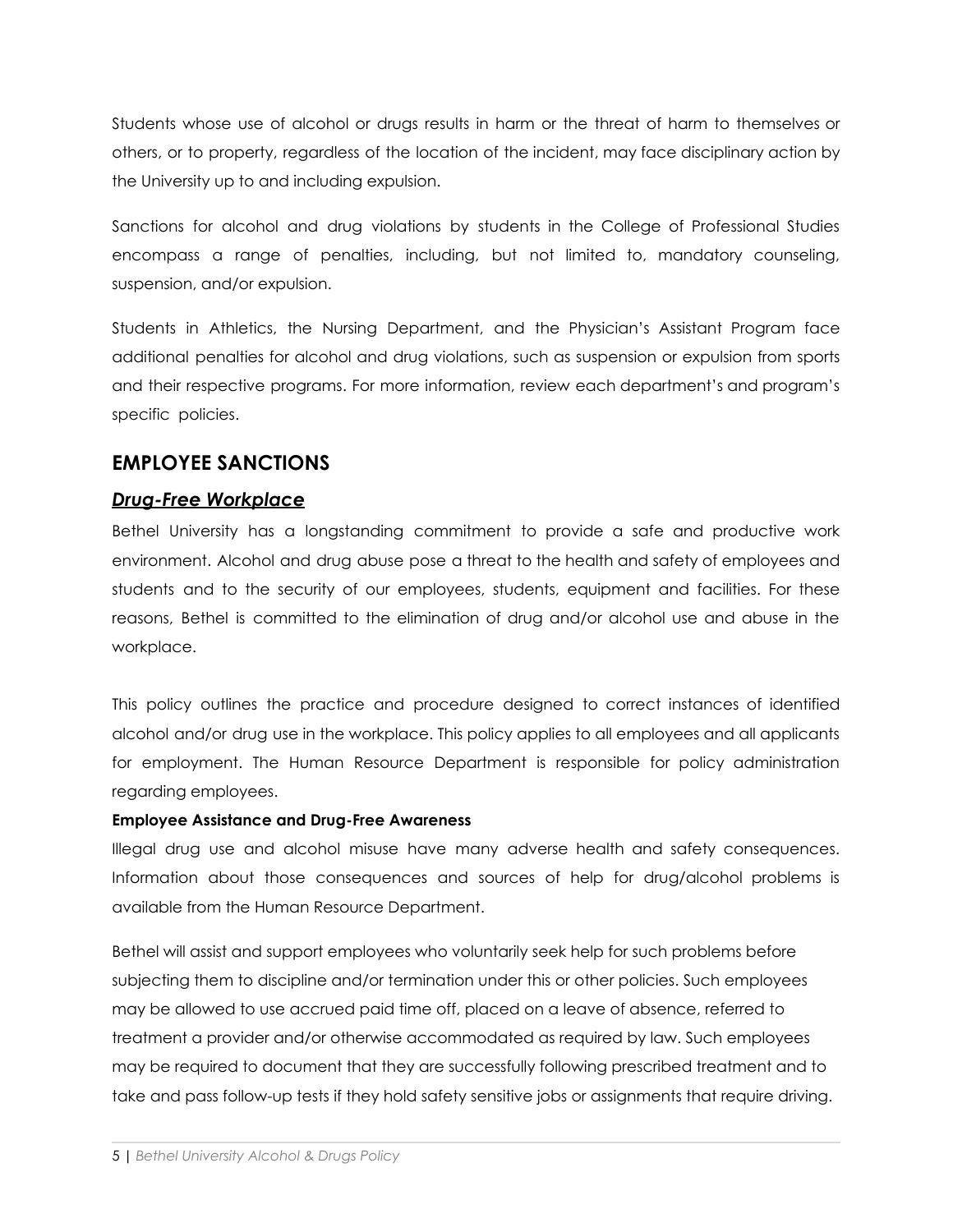Also, any employee may be required to document that they are successfully following prescribed treatment and take and pass follow-up tests if they have violated this policy previously.

Employees should report to work fit for duty and free of any adverse effects of illegal drugs or alcohol. This policy does not prohibit employees from the lawful use and possession of prescribed medications. Employees must, however, consult with their doctors about the effect of the medication on fitness for duty and ability to work safely and shall promptly disclose any work restrictions to their supervisor. Employees should not, however, disclose underlying medical conditions unless directed to do so by their treating physician or if the employee holds an assignment in which disclosure is required.

#### **Work Rules**

The following work rules apply to all employees:

- Whenever employees are working, are operating any university vehicle, are present on university premises, or are conducting related work off-site, they are prohibited from:
	- o Using, possessing, buying, selling, soliciting the sale of, manufacturing, or dispensing an illegal drug (this prohibition includes the possession by an employee of any drug paraphernalia);
	- o Being under the influence of alcohol or any illegal drug as defined in this policy.
- Bethel University will not allow any employee to perform their duties while taking prescribed drugs that adversely affect the employee's ability to safely and effectively perform their job duties. Prescribed medications must be carried in a container labeled with a prescription protocol that was issued by a licensed pharmacist or be prepared to produce the properly-labeled container if requested.
- Any illegal drugs or drug paraphernalia will be turned over to the appropriate law enforcement agency, which may result in criminal prosecution.
- Violation of these work rules may result in disciplinary action up to and including discharge.

#### **Required Testing**

The university retains the right to require the following tests: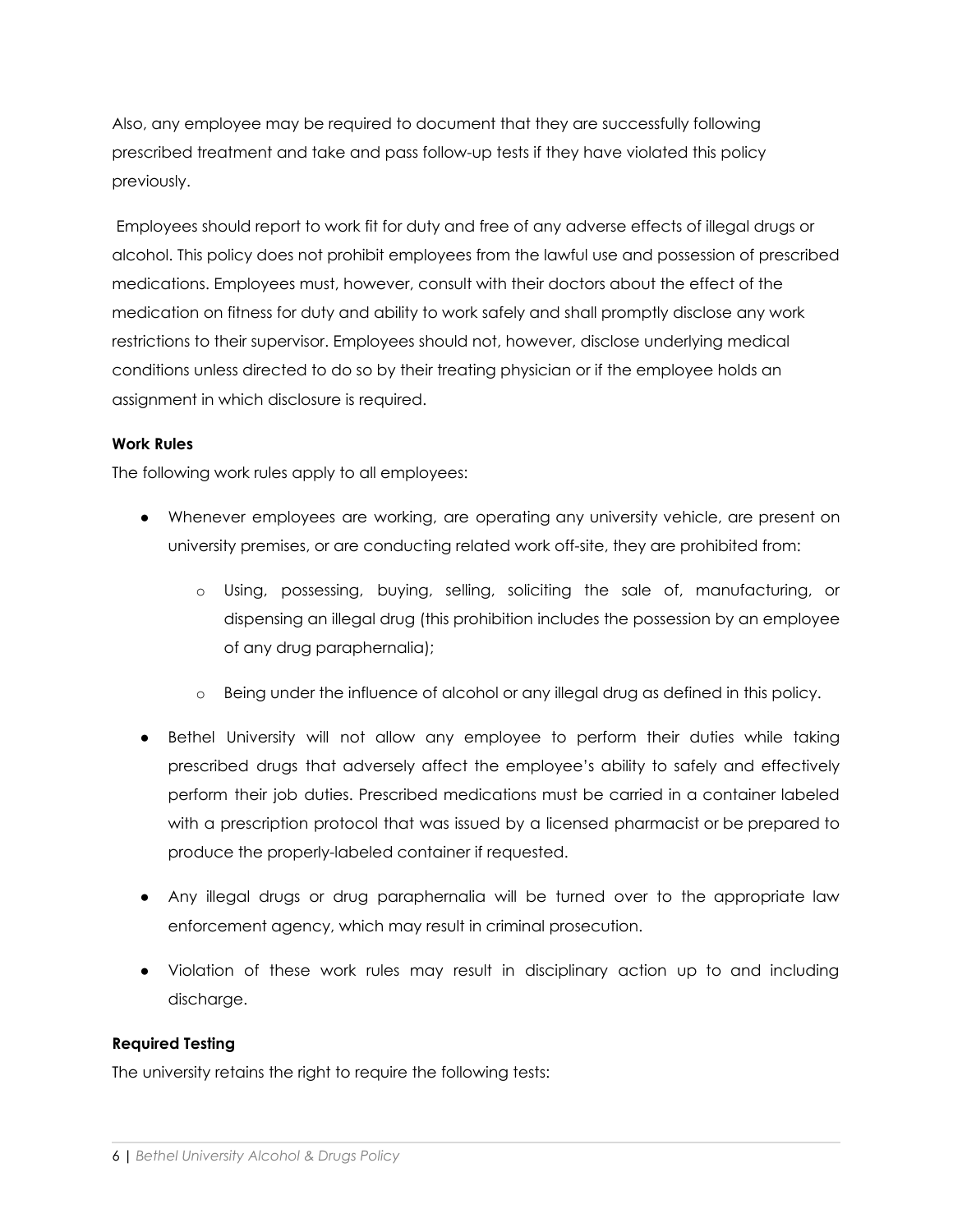- **Pre-employment**: All applicants must pass a drug test before beginning work or receiving an offer of employment. Refusal to submit to testing will result in disqualification of further employment consideration.
- **Reasonable suspicion:** Employees are subject to testing based on observations by a supervisor of apparent workplace use, possession or impairment. Human Resources must be consulted before sending an employee for reasonable suspicion testing. If an employee refuses to submit to testing he/she will be subject to immediate discharge from employment.
- **Post-accident**: Employees are subject to testing when they cause or contribute to accidents that seriously damage a university vehicle, machinery, equipment or property and/or result in an injury to themselves or another employee requiring off-site medical attention. In any of these instances, the investigation and subsequent testing must take place within two (2) hours following the accident. If an employee refuses to submit to testing he/she will be subject to immediate discharge from employment.
- **Follow-up**: Employees who have tested positive, or otherwise violated this policy, are subject to discipline up to and including discharge. Depending on the circumstances and the employee's work history/record, Bethel University may offer an employee who violates this policy or tests positive the opportunity to return to work on a last-chance basis pursuant to mutually agreeable terms, which could include follow-up drug testing at times and frequencies for a minimum of one (1) year but not more than two (2) years. If the employee does not complete his/her rehabilitation program, tests positive after completing the rehabilitation program, and/or refuses to submit to further testing he/she will be subject to immediate discharge from employment.

#### **Consequences**

Applicants who refuse to cooperate in a drug test or who test positive for illicit drugs will not be hired.

Employees who refuse to cooperate in required tests or who use, possess, buy, sell, solicit the sale, manufacture, or dispense an illegal drug in violation of this policy will be terminated. The first time an employee tests positive for alcohol or illegal drug use under this policy, the result will be discipline up to and including discharge.

Employees will be paid for time spent in alcohol/drug testing and then suspended without pay pending the results of the drug/alcohol test. After the results of the test are received, a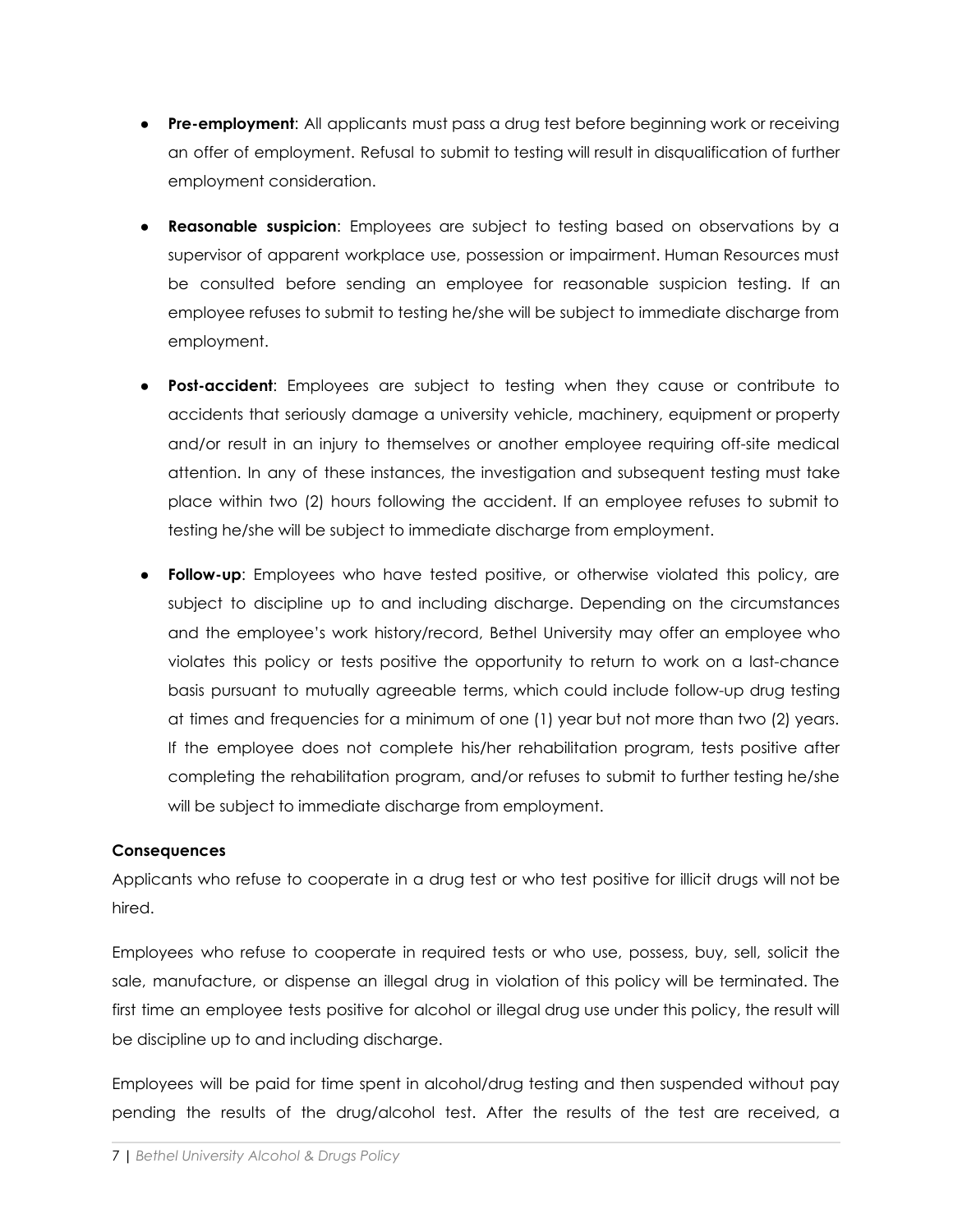date/time will be scheduled to discuss the results of the test; this meeting will include a member of management and Human Resources. Should the results prove to be negative the employee will receive back pay for the times/days of suspension.

#### **Confidentiality**

Information and records relating to positive test results, drug and alcohol dependencies and legitimate medical explanations provided to the medical review officer (MRO) shall be kept confidential to the extent required by law and maintained in secure files separate from normal personnel files.

#### **Inspections**

Bethel University reserves the right to inspect all portions of its premises for drugs, alcohol, or other contraband. All employees, contract employees and visitors may be asked to cooperate in inspections of their persons, work areas and property, including automobiles that might conceal a drug, alcohol or other contraband. Employees who possess such contraband or refuse to cooperate in such inspections are subject to appropriate discipline up to and including discharge.

#### **Crimes Involving Drugs**

Bethel University prohibits all employees from manufacturing, distributing, dispensing, possessing, soliciting the sale, or using an illegal drug in or on university premises or while conducting university business. Employees are also prohibited from misusing legally prescribed or over-the-counter (OTC) drugs. Law enforcement personnel shall be notified, as appropriate, when criminal activity is suspected.

# **STUDENT MEDICAL CARE AMNESTY POLICY FOR ALCOHOL AND OTHER DRUG USE TREATMENT**

#### *Philosophy*

Bethel University advocates that students not use alcohol; however, those who choose to consume alcohol should do so in a safe and responsible manner within the limits set by Tennessee Law and Bethel policies. Excessive alcohol consumption, illegal drug use, and/or abuse of legal drugs can place a student at risk, and Bethel encourages students to seek immediate medical treatment where such risk is present.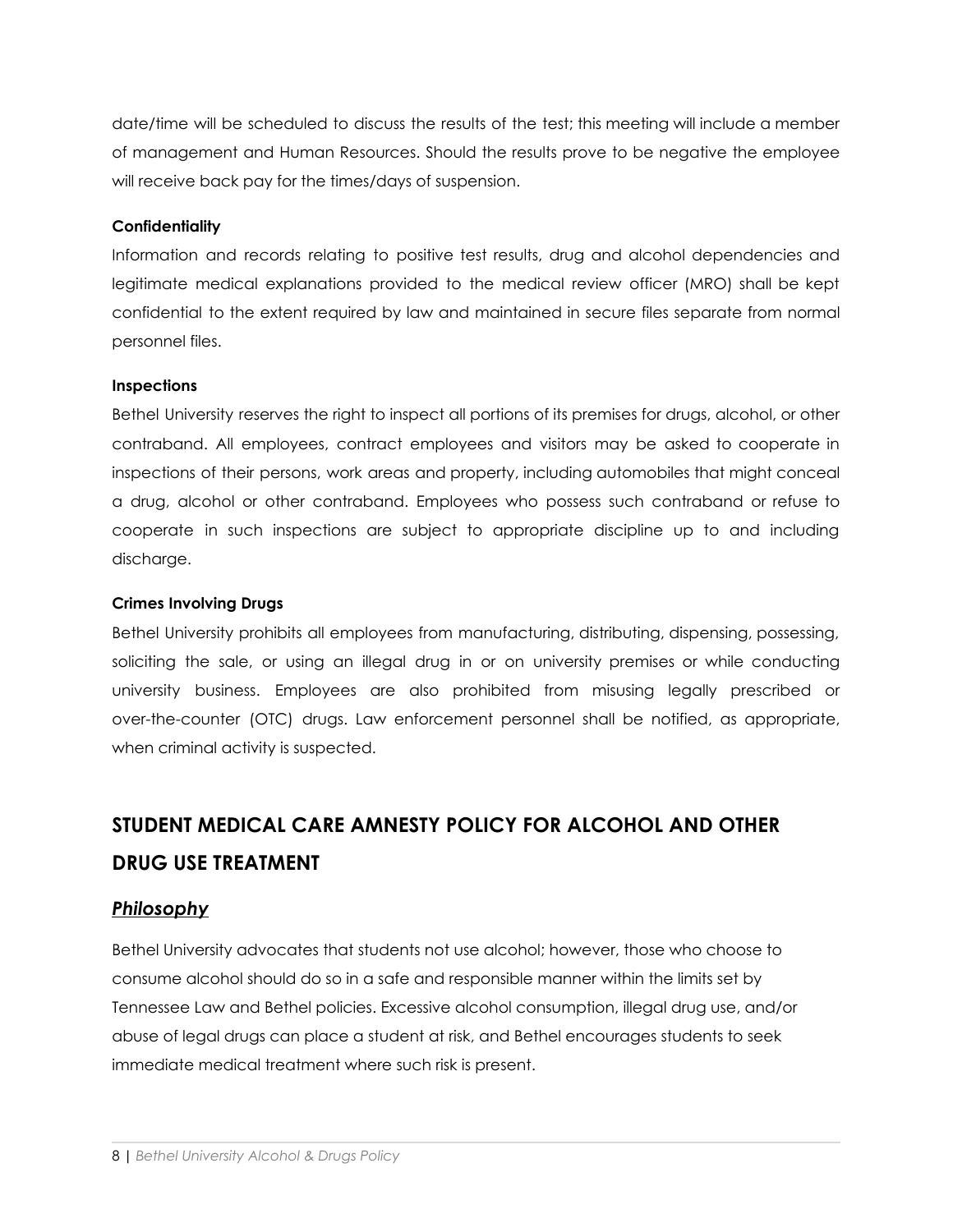Importantly, students who are in distress from alcohol or drug consumption should seek medical attention. Students who see others in distress should call for help. Bethel also urges students to obtain help when there is doubt about the condition of another person or whether help is needed - it is better to make an unnecessary call for help than to "wait and see" when someone is in real distress. Student health and safety are always important concerns. While this policy relates to alcohol and drug consumption only, we hope it is obvious that appropriate medical attention should be sought whenever any member of the community or person present on campus needs such attention.

# *Purpose*

In recognition of these concerns, students who require and receive medical attention for excessive consumption of alcohol or drugs, as well as students who obtain help for students in distress, will not be referred through the Student Code of Responsibility process with respect to violations concerning their possession or consumption of alcohol or drugs related to that incident, provided they comply with this policy.

Please note that nothing in this policy precludes referral for other violations that may have occurred while under the influence of alcohol or drugs. This policy does not prevent an individual who is obligated by federal, state, or local law, or Bethel policies and guidelines, from reporting or taking action related to and conduct otherwise subject to the policy.

# *Student Regulation and Policy*

- a) If any member(s) of the community and/or their guests is/are concerned with an individual's health or safety as a consequence of alcohol or drug consumption, he or she should call the proper authorities to obtain medical attention. Appropriate first responses would typically include calling 911 and Campus Security (731-415-7599) and Student Life Staff.
- b) A student who (i) needs and receives medical treatment for alcohol or drug consumption; or (ii) obtains assistance or treatment for any person in need of such treatment will not face charges for violation of the Student Code of Responsibility related solely to that student's possession or consumption of alcohol or drugs in connection with that incident, provided the student in question (a) agrees to meet with the Dean of Student Development to discuss the situation; and (b) agrees with the Dean of Student Development on the scope of the problem and, further, participates fully in an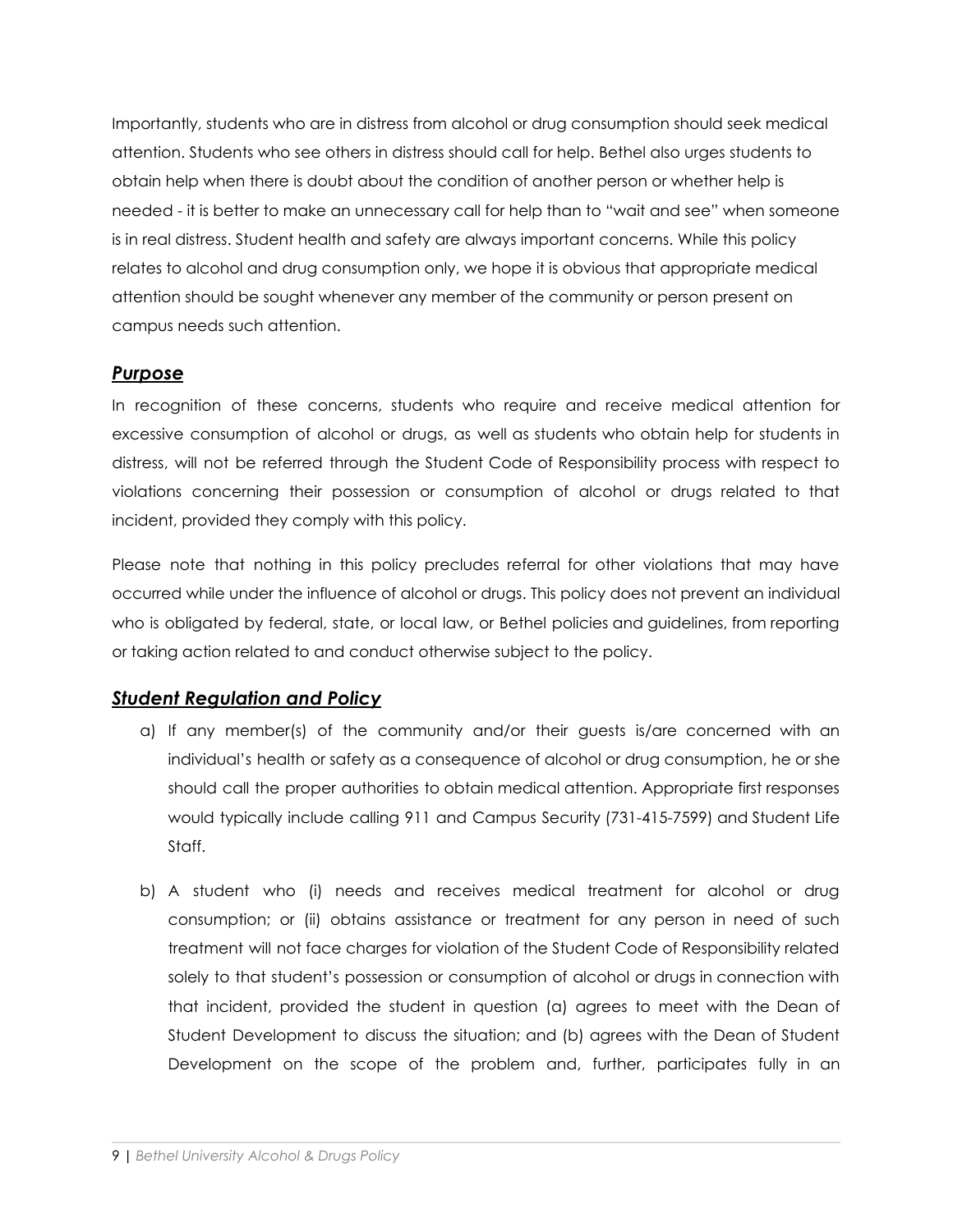appropriate program of education or counseling designed to help the student avoid excessive or illegal use of alcohol and drugs in the future.

Examples of educational activities that might be assigned include: attending or participating in an alcohol or drug education course; the Directions Program, meeting with the University's Director of Counseling Services, researching and writing a reflective essay, parental notification, or other activities that should help the student make better decisions in the future.

c) If a student complies with this policy, the incident will not be recorded as a reported or confirmed violation of the Student Code of Responsibility. Instead, the information will be maintained by the Student Development Staff for reference purposes only. Bad faith or repeated violations of this policy may lead to a determination that amnesty is not available.

*NOTE: The idea and much of this policy is borrowed from Presbyterian College.*

# **LEGAL SANCTIONS FOR ALCOHOL & DRUG USE**

**Students, faculty, and staff who violate Bethel University's Alcohol and Drug Sanction Policy are subject to both the institution's sanctions and to criminal sanctions provided by federal, state, and/or local law. The University provides the following in a good faith effort to give students, faculty, and staff information, but the University does not guarantee its accuracy.**

### *Local Law Sanctions*

Each student, faculty, and staff member is expected to review local and state law sanctions in the jurisdiction where he/she lives and/or works.

#### **The McKenzie Municipal Code (2012)**

#### **Title 8 Chapter 1 Section 8**

**8-101. Prohibited generally. Except when he affirmatively shows that he has express authority under the state law and applicable ordinances, it shall be unlawful for any person to receive, possess, store, transport, sell, furnish, or solicit orders for any intoxicating liquor within this city. "Intoxicating liquor" shall be defined to include whiskey, wine, "home brew," "moonshine," and all other intoxicating, spirituous, vinous, or malt liquors and beers which contain more than five percent (5%) of alcohol by weight. (1995 Code, § 8-101)**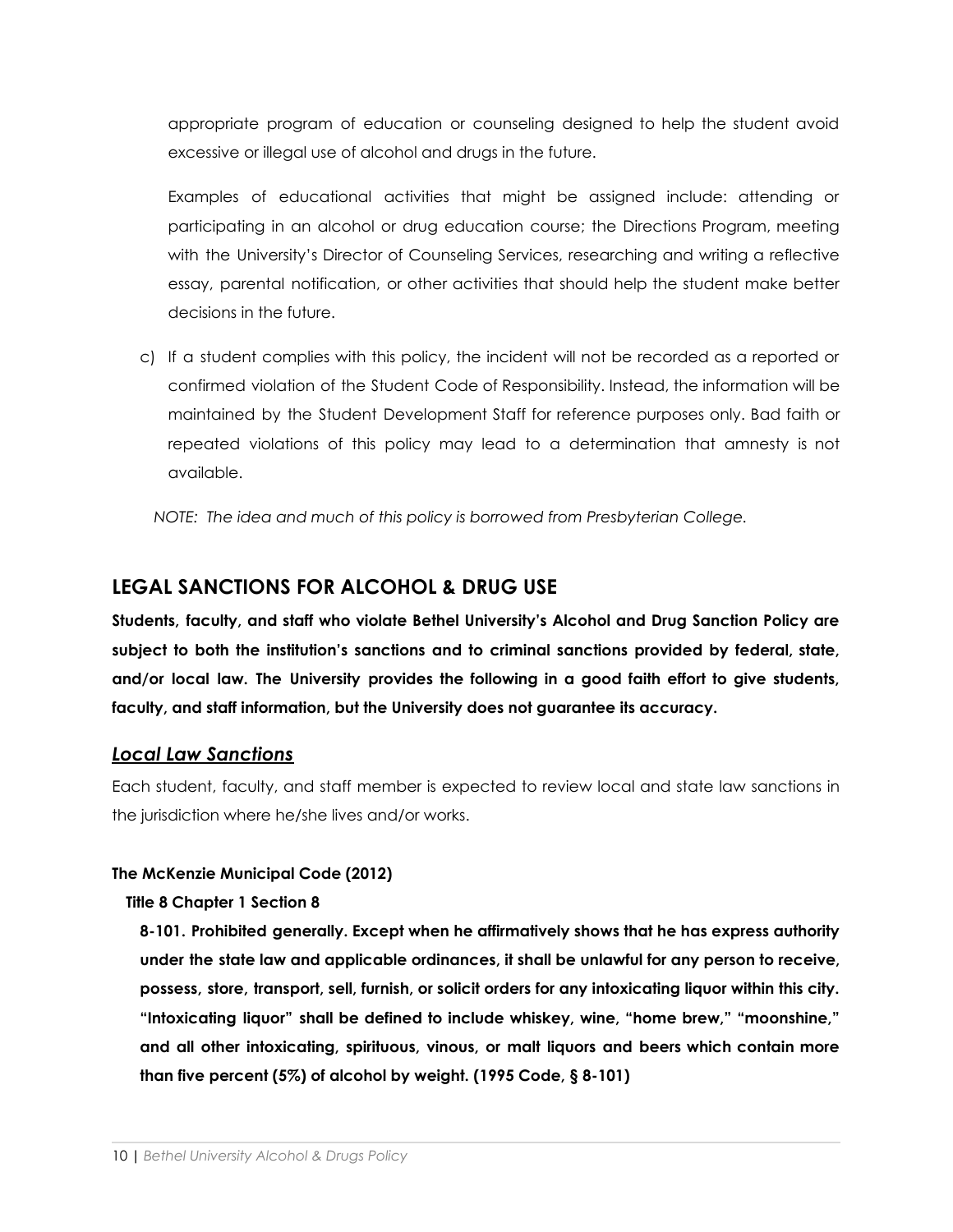**8-221. Open containers in public prohibited. It shall be declared unlawful and a misdemeanor for any person to possess an open container of alcoholic beverage in an automobile or in any other conveyance upon the streets and alleys of the City of McKenzie. (Ord. #420, Aug. 2007)**

#### **Title 11 Chapter 1 Section 11**

**11-101. Drinking alcoholic beverages in public, etc. It shall be unlawful for anyone, within the corporate limits of the City of McKenzie to publicly possess any alcoholic beverages including but not limited to beer, ale, wine, whiskeys and other distilled spirits in an opened condition for the purposes of public consumption.**

**It shall also be unlawful for anyone within the corporate limits of the City of McKenzie to consume in public any alcoholic beverage including but not limited to beer, ale, wine, whiskeys, and other distilled spirits.**

For the purposes of this section "in public" shall mean on any public street or road or in any **public gathering place or any private or commercial establishment where the public gathers or congregates.**

**This section shall in no way make the private possession of liquor under one gallon unlawful neither shall it make the private consumption of liquor unlawful. (1995 Code, § 11-101)**

# *State Law Sanctions*

- 1. It is unlawful for any person under the age of twenty-one to possess either a tobacco, smoking hemp, or vapor product, to purchase or accept receipt of either product, or to present or offer to any person any purported proof of age that is false, fraudulent, or not actually that person's own for the purpose of purchasing or receiving any tobacco, smoking hemp, or vapor product. These violations are punishable by a citation, a civil penalty of not less than ten dollars (\$10.00) nor more than fifty dollars (\$50.00), community service work not to exceed fifty (50) hours, and/or successful completion of a prescribed court program for a second or subsequent violation that occurred within a one-year period. (Tenn. Code Ann. § 39-17-1505)
- 2. It is unlawful for any person under the age of twenty-one to buy, possess, transport, or consume alcoholic beverages or for anyone to buy or furnish alcoholic beverages to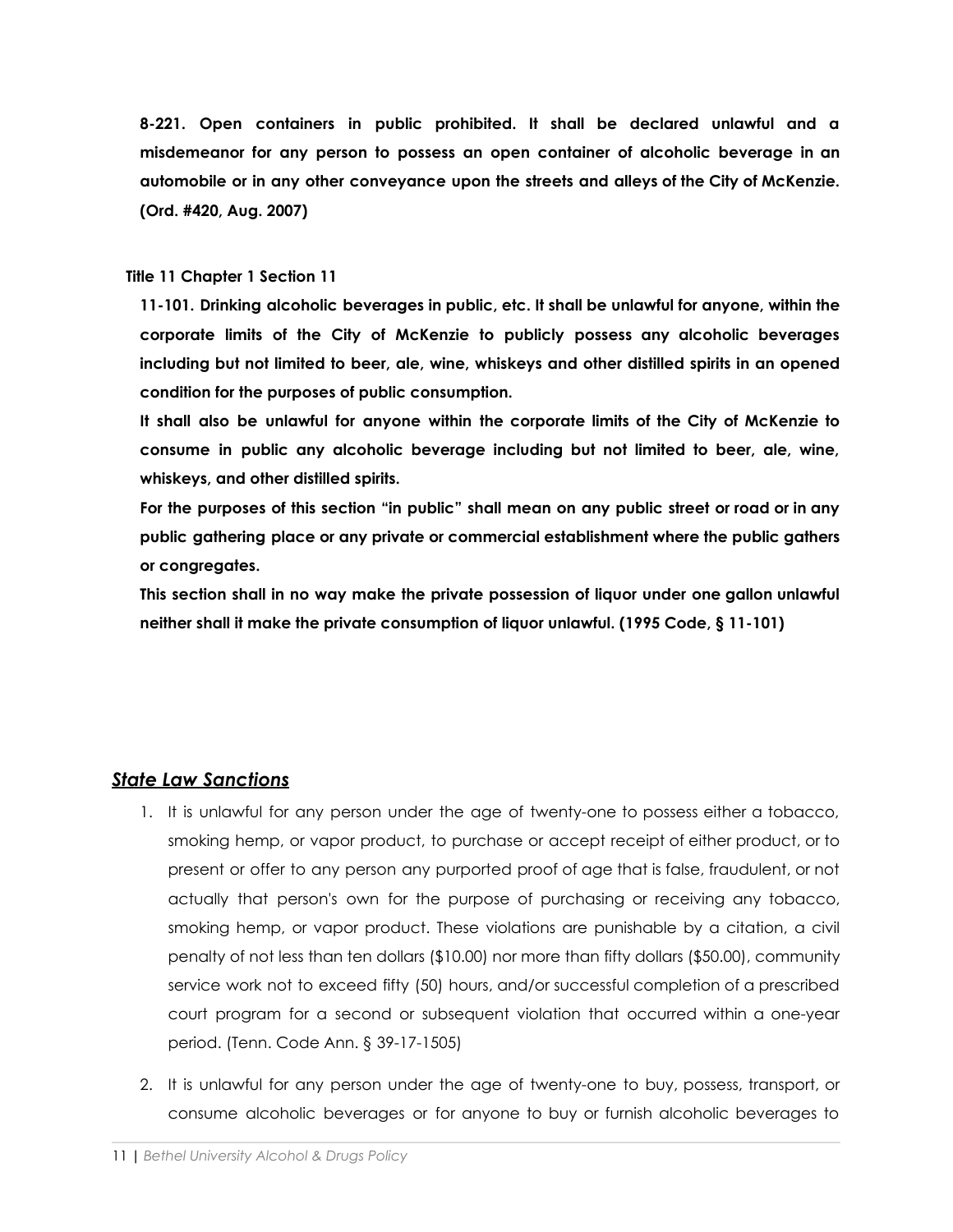them. These violations are punishable by imprisonment for not more than eleven months and twenty-nine days, or a fine of not more than \$2,500, or both. (Tenn. Code Ann. § 39-15-404)

- 3. It is illegal to be intoxicated in public. Conviction can result in up to 30 days in jail and/or a \$50.00 fine. (Tenn. Code Ann. § 39-17-310)
- 4. Driving while under the influence of alcohol or drugs, including prescription medications, (first offense) is punishable by a jail term of not less than 48 hours and up to 11 months and 29 days, and up to a \$1,500 fine, and loss of driving privileges for one year for the first offense. Depending on the offender's blood alcohol content, punishment may be greater for the first and subsequent convictions. Punishment increases for subsequent convictions and includes mandatory jail time and loss of driving privileges for up to five years. It is illegal for a driver of an automobile to consume or possess an open container of any alcoholic beverage, including beer, while operating a motor vehicle. (Tenn. Code Ann. §§ 55-10-401, 55-10-402, 55-10-403, 55-10-404, 55-10-405, 55-10-416).
- 5. Killing a person while driving a vehicle under the influence of alcohol or drugs may result in a sentence of up to fifteen years, a fine of up to \$10,000, and the loss of one's license to drive for up to ten years. (Tenn. Code Ann. § 39-13-213).
- 6. Causing serious bodily injury to another person in a manner adjudged to be reckless while driving a vehicle under the influence of alcohol or drugs may result in a sentence of up to twelve years, a fine of up to \$5,000, and the loss of one's license to drive for up to five years. (Tenn. Code Ann. § 39-13-106)
- 7. It is illegal to possess or manufacture an illicit drug or controlled substance with the intent to sell or deliver it to another. Such an act is punishable by up to life in prison and a \$500,000 fine. (Tenn. Code Ann. § 39-17-417).
- 8. The simple possession or casual exchange of an illicit drug or controlled substance is subject to a jail term of 11 months and 29 days and a \$2,500 fine; with two or more prior convictions, the sentence increases to six years in prison and a \$3,000 fine. (Tenn. Code Ann. § 39-17-418).
- 9. The casual exchange of an illicit drug or controlled substance with a minor may result in a penalty of up to life in prison and a \$500,000 fine. (Tenn. Code Ann. § 39-17-418(d))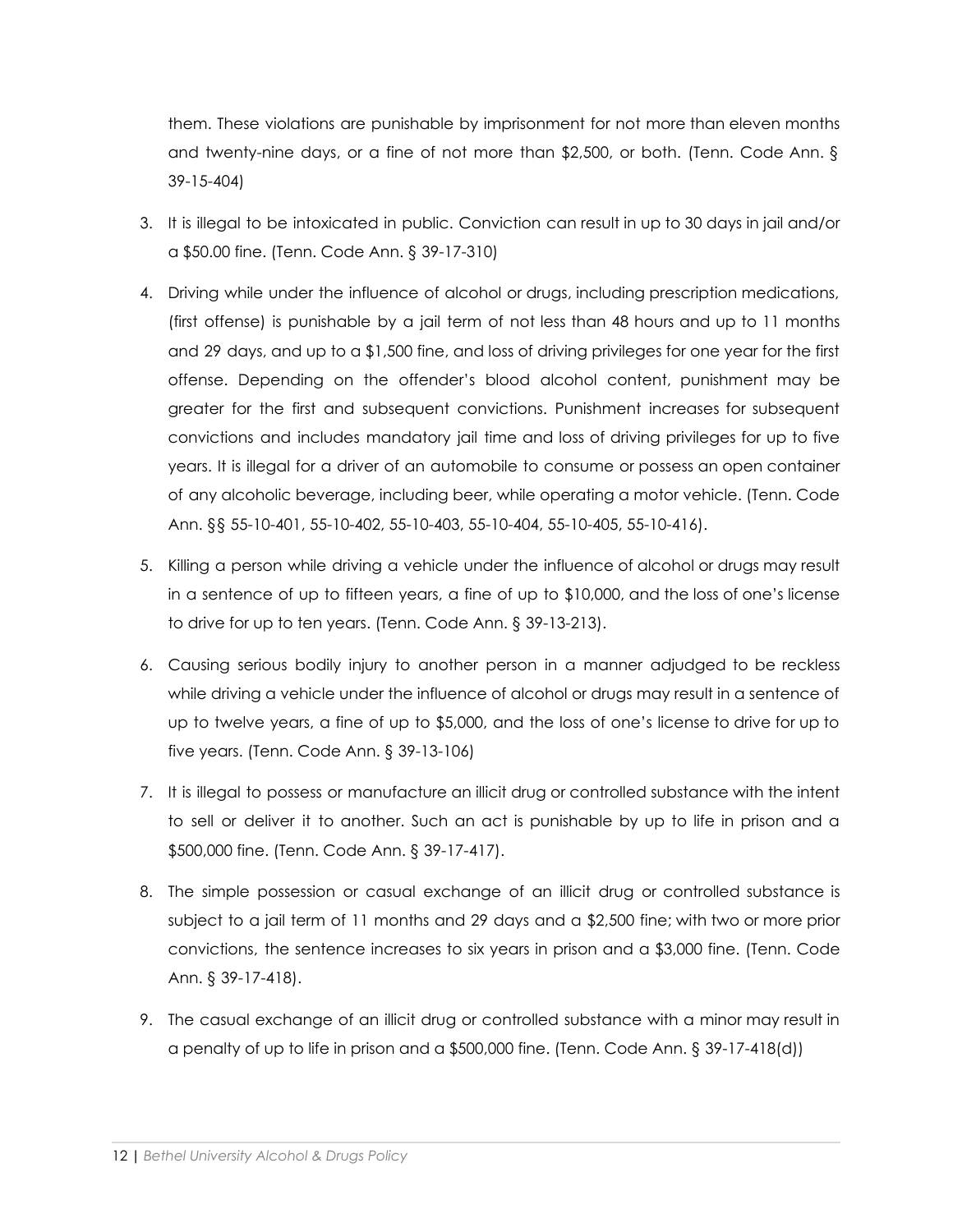- 10. Inhaling, selling, giving or possessing glue, paint, gas aerosol or gas for an unlawful purpose is punishable by a sentence of 11 months and 29 days to six years and a fine of up to \$3,000. (Tenn. Code Ann. § 39-17-422).
- 11. It is illegal to sell or buy any item represented to be an illicit drug or controlled substance, and such is punishable by up to six years in prison and a \$3,000 fine. (Tenn. Code Ann. § 39-17-423).
- 12. It is illegal to sell, deliver or possess the seed of jimsonweed on the premises of any elementary or secondary school. The penalty for violation is 11 months and 29 days and/or a fine of up to \$2,500. (Tenn. Code Ann. § 39-17-426).
- 13. It is illegal for any person to use personally, or to possess with intent to use personally, drug paraphernalia, and such is punishable by up to 11 months and 29 days in jail and a fine of up to \$2,500. (Tenn. Code Ann. § 39-17-425)

| <b>Tennessee Sanctions Under 21 Alcohol Offenses</b>                                                                                                 |                                                                                                                                                                                                                                                                                                                                                                                                                                                                       |  |  |
|------------------------------------------------------------------------------------------------------------------------------------------------------|-----------------------------------------------------------------------------------------------------------------------------------------------------------------------------------------------------------------------------------------------------------------------------------------------------------------------------------------------------------------------------------------------------------------------------------------------------------------------|--|--|
| Offense                                                                                                                                              | Penalty                                                                                                                                                                                                                                                                                                                                                                                                                                                               |  |  |
| Tenn. Code. Ann § 55-10-415<br><b>Underage Driving While</b><br>Impaired                                                                             | >17 years and <21 years old: Class A Misdemeanor that is<br>punishable by suspension of driving privileges for 1 year, a fine of<br>\$250, and public service work in discretion of court. <18: Same as<br>above, but delinquent act, not misdemeanor. Note that no jail<br>time is applicable in conflict with general penalty relating to<br>delinquent children, see T.C.A. $\S 37$ -1-131.                                                                        |  |  |
| Tenn. Code Ann. § 57-3-412<br>$(a)(3)(A)$ Prohibits the<br>possession, consumption, or<br>transporting of alcoholic<br>beverages unrelated to<br>21. | Class A misdemeanor. Regardless of disposition, the record can<br>be expunged 6 months after the date of the violation and such<br>offense cannot be used against them in any criminal proceeding.<br>Under section $(a)(5)(C)$ , an order denying the offender of driving<br>privileges is required, and the court and dept. of safety shall follow<br>employment by anyone under the same provisions of T.C.A. 55-10-701 et seq. that apply to<br>persons 13 to 18. |  |  |
| Tenn. Code Ann. § 57-3-412<br>an alcoholic beverage for<br>anyone under 21.                                                                          | Class A misdemeanor. 1st offense also includes a fine of not less<br>$(a)(4)$ Prohibits the purchase of than \$25 nor more than \$500, and 2nd and subsequent offenses<br>also include minimum \$50 fine with max of \$1,000.                                                                                                                                                                                                                                         |  |  |

For information regarding sanctions related to *Driving Under the Influence*, including *Implied Consent (refusal to submit to BAC)*, *Vehicular Assault*, *Child Endangerment*, *Vehicular Homicide*,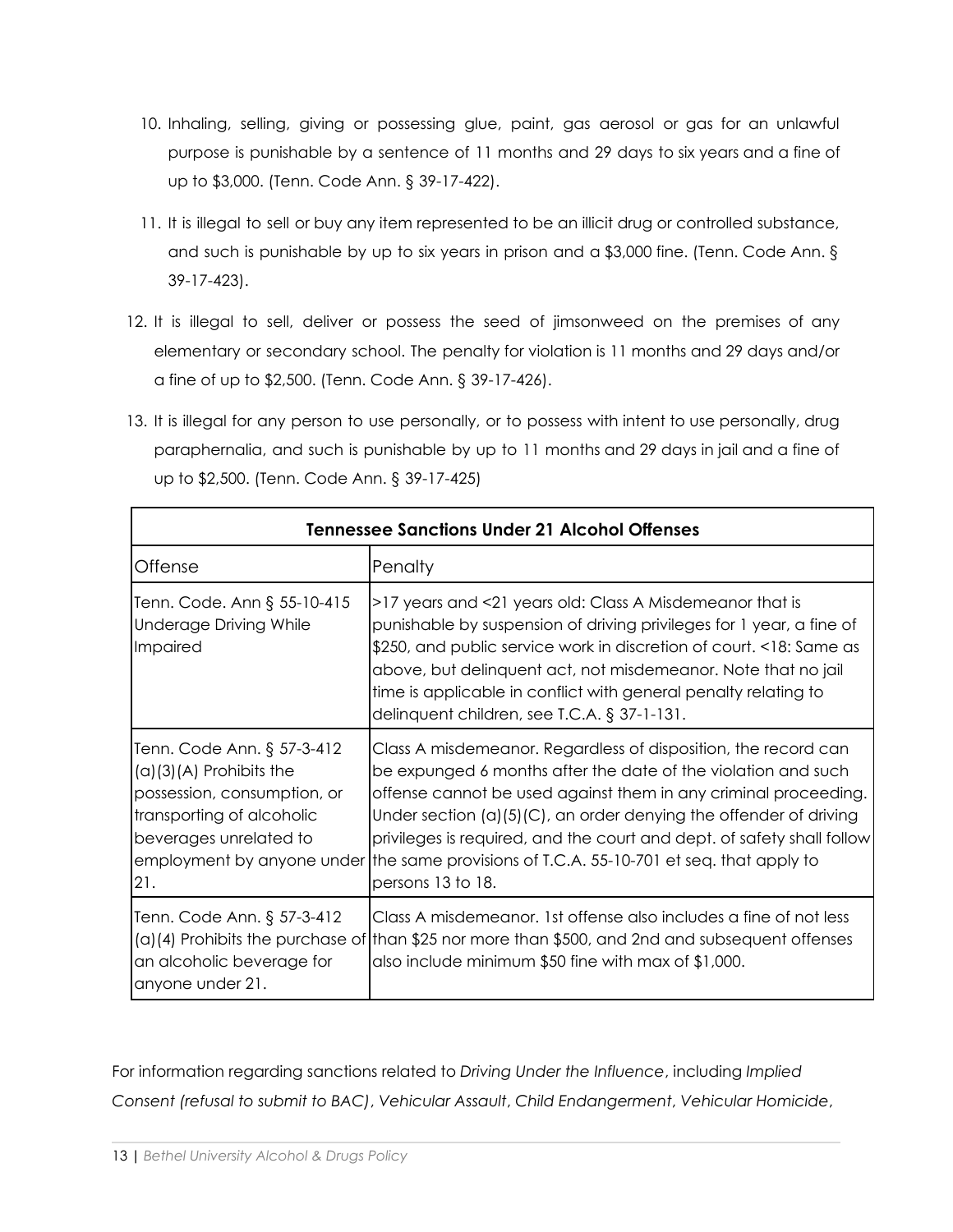*Aggravated Vehicular Assault While Driving Intoxicated*, *Fees to reinstate a driver's license after an alcohol-related offense*, and *Penalties for drug and alcohol-related offenses committed by minors*, *see* T.C.A. 55-10-401, et seq. and

**[https://www.tn.gov/content/tn/safety/publicsafety/duioutline.html#duifirst.](https://www.tn.gov/content/tn/safety/publicsafety/duioutline.html#duifirst)**

### **Tennessee Statutory Sanctions for Illegal Drugs Manufacture or Delivery**

It is a crime in Tennessee for a person to knowingly manufacture a controlled substance; deliver a controlled substance; sell a controlled substance; or possess a controlled substance with intent to manufacture, deliver or sell such controlled substance. T.C.A. § 39-17-417. Controlled substances are classified according to their potential for abuse, utility in medical treatment, and potential for dependency. The Tennessee Drug Control Act of 1989, T.C.A. § 39-17-401 et seq., establishes the following schedule of controlled substances:

| Schedule I                                                                                                                                                                                                                                                                                    | High potential for abuse; no accepted medical use This includes certain opiates<br>in treatment or lacks accepted safety for use in<br>treatment under medical supervision.                                                                                                                                | (e.g., heroin); hallucinogens<br>(e.g., LSD) depressants (e.g.,<br>methaqualone) and<br>stimulants (e.g., MDMA). See<br>T.C.A. § 39-17-406. |
|-----------------------------------------------------------------------------------------------------------------------------------------------------------------------------------------------------------------------------------------------------------------------------------------------|------------------------------------------------------------------------------------------------------------------------------------------------------------------------------------------------------------------------------------------------------------------------------------------------------------|---------------------------------------------------------------------------------------------------------------------------------------------|
| Schedule II                                                                                                                                                                                                                                                                                   | High potential for abuse; has currently accepted<br>medical use in treatment, or currently accepted<br>medical use with severe restrictions; abuse of the<br>substance may lead to severe psychic or physical<br>dependence                                                                                | Examples: cocaine,<br>morphine, amphetamines,<br>amobarbital. See T.C.A. §<br>39-17-408.                                                    |
| Schedule III                                                                                                                                                                                                                                                                                  | Potential for abuse less than the substances listed in Example: Anabolic steroids.<br>Schedules I and II; has currently accepted medical $\left  \text{See } T.C.A. \right. \$ 39-17-410.<br>use in treatment; and may lead to moderate or low<br>physical dependence or high psychological<br>dependence. |                                                                                                                                             |
| Schedule IV<br>Low potential for abuse relative to substances in<br>Schedule III; has currently accepted medical use in Fenfluramine. See T.C.A. $\S$<br>treatment; and may lead to limited physical<br>dependence or psychological dependence<br>relative to the substances in Schedule III. |                                                                                                                                                                                                                                                                                                            | Examples: Phenobarbital and<br>39-17-412.                                                                                                   |
| Schedule V                                                                                                                                                                                                                                                                                    | Low potential for abuse relative to the controlled<br>substances listed in Schedule IV; has currently<br>accepted medical use in treatment in the United                                                                                                                                                   | Example: A medicine<br>containing not more than two<br>hundred (200) milligrams of                                                          |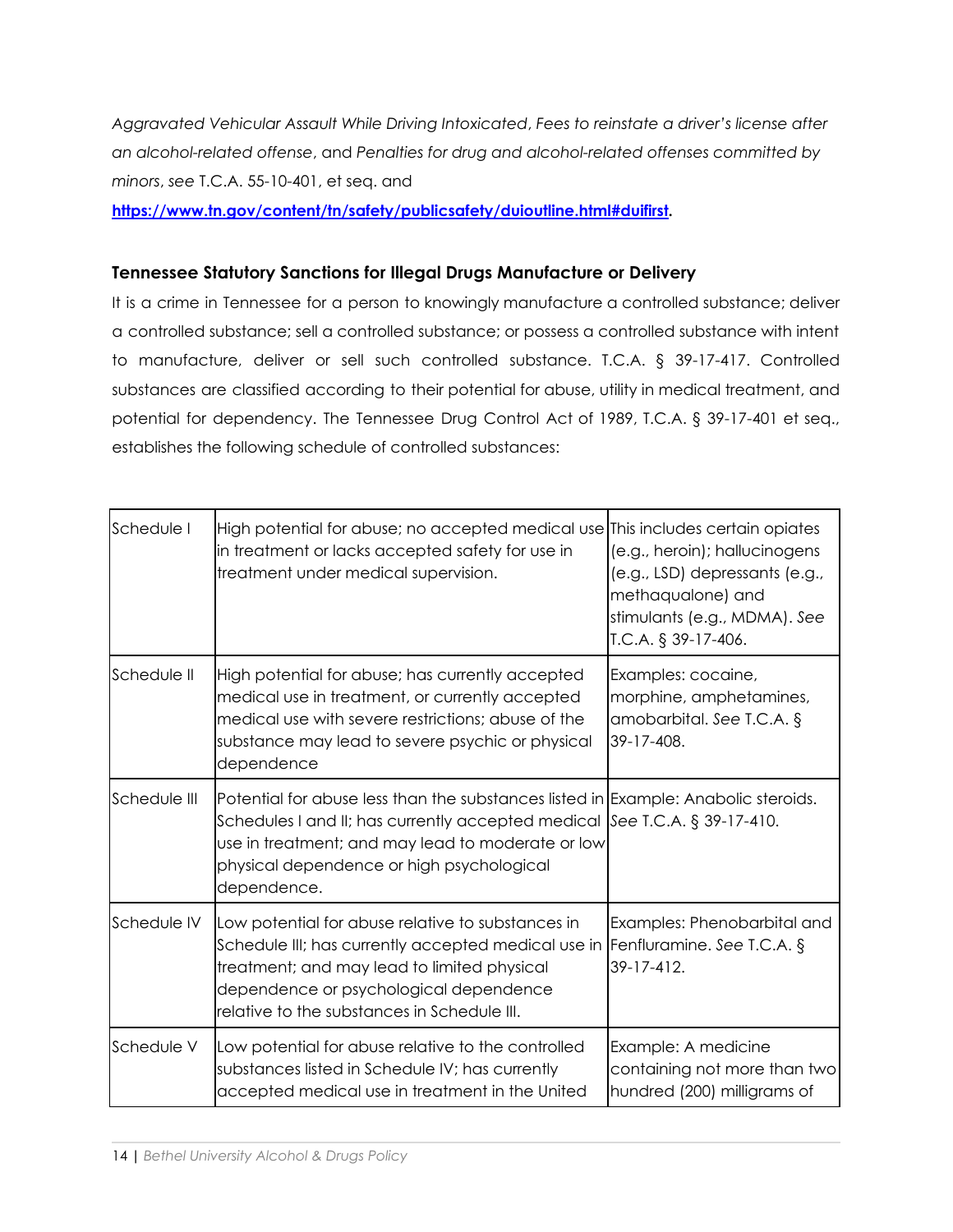|             | States; and has limited physical dependence or<br>psychological dependence liability relative to the<br>controlled substances listed in Schedule IV.              | codeine per one hundred<br>$(100)$ grams. See T.C.A. §<br>39-17-414. |
|-------------|-------------------------------------------------------------------------------------------------------------------------------------------------------------------|----------------------------------------------------------------------|
| Schedule VI | Substances the commissioner of mental health and Examples: Marijuana; hashish;<br>substance abuse has decided should not be<br>included in Schedules I through V. | synthetic equivalents. See<br>$IC.A. § 39-17-415.$                   |
|             | Schedule VII. Butyl nitrite and any isomer thereof. See T.C.A. § 39-17-416.                                                                                       |                                                                      |

Similar to all other jurisdictions (federal and state), Tennessee distinguishes among offenses based on their seriousness. These offenses range from minor misdemeanors to capital crimes. *See* T.C.A. § 40-35-111, "Authorized terms of imprisonment and fines for felonies and misdemeanors."

The following table sets forth the basic levels of offenses involving manufacture, sale, distribution, or possession with intent to distribute a controlled substance. However, one must understand that the law provides additional penalties for violations involving large amounts of numerous substances, including heroin, cocaine, LSD, morphine, peyote, barbiturates and amphetamines.

| <b>Level of Controlled Substance</b>                    | Level of Offense                                          |
|---------------------------------------------------------|-----------------------------------------------------------|
| Schedule I                                              | Class B felony, potential fine of no more than \$100,000. |
| Cocaine or methamphetamine (.5 grams or<br>(more        | Class B felony, potential fine of no more than \$100,000. |
| Schedule II, including cocaine (less than .5<br>grams). | Class C felony, potential fine of no more than \$100,000. |
| <b>S</b> chedule III                                    | Class D felony, potential fine of no more than \$50,000.  |
| <b>S</b> chedule IV                                     | Class D felony, potential fine of no more than \$50,000.  |
| Schedule V                                              | Class E felony, potential fine of no more than \$5,000.   |
| <b>S</b> chedule VI                                     | Depends on amount. See T.C.A. §39-17-417.                 |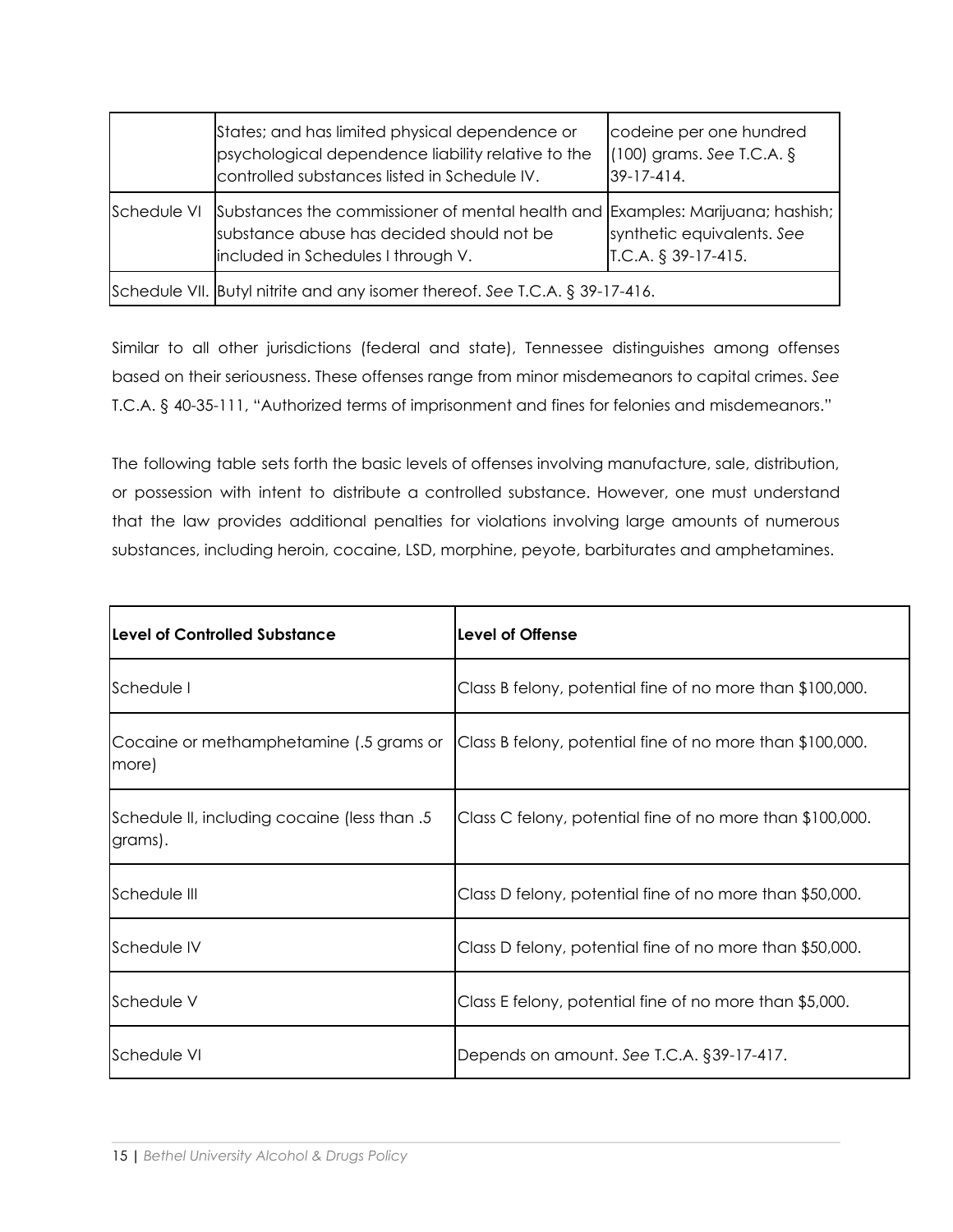| Schedule VII | Class E Felony, potential fine of no more than \$1,000. |
|--------------|---------------------------------------------------------|
|              |                                                         |

For more details regarding the levels of offenses for specific substances, *see* T.C.A. § 39-17-417.

# *Federal Law Sanctions*

### **Federal Drug Laws**

The possession, use, or distribution of illicit drugs is prohibited by federal law. Strict penalties are enforced for drug convictions, including mandatory prison terms for many offenses. The following information, although not complete, is an overview of federal penalties for first convictions. All penalties are doubled for any subsequent drug conviction.

# **Denial of Federal Aid (20 USC § 1091 (r)(1))**

Under the Higher Education Act of 1998, students convicted under federal or state law for the sale or possession of drugs will have their federal financial aid eligibility suspended. This includes all federal grants, loans, federal work study programs, and more. Students convicted of drug possession will be ineligible for one year from the date of the conviction of the first offense, two years for the second offense, and indefinitely for the third offense. Students convicted of selling drugs will be ineligible for two years from the date of the first conviction, and indefinitely for the second offense. Those who lose eligibility can regain eligibility by successfully completing an approved drug rehabilitation program.

### **Forfeiture of Personal Property and Real Estate (21 USC § 853)**

Any person convicted of a federal drug offense punishable by more than one year in prison shall forfeit to the United States any personal or real property related to the violation, including houses, cars, and other personal belongings. A warrant of seizure is issued and property is seized at the time an individual is arrested on charges that may result in forfeiture.

# **Federal Drug Trafficking Penalties (21 USC § 841)**

Penalties for federal drug trafficking convictions vary according to the quantity of the controlled substance involved in the transaction. Penalties for subsequent convictions are twice as severe.

If death or serious bodily injury result from the use of a controlled substance which has been illegally distributed, the person convicted on federal charges of distributing the substance faces mandatory life sentence and fines ranging up to \$8 million.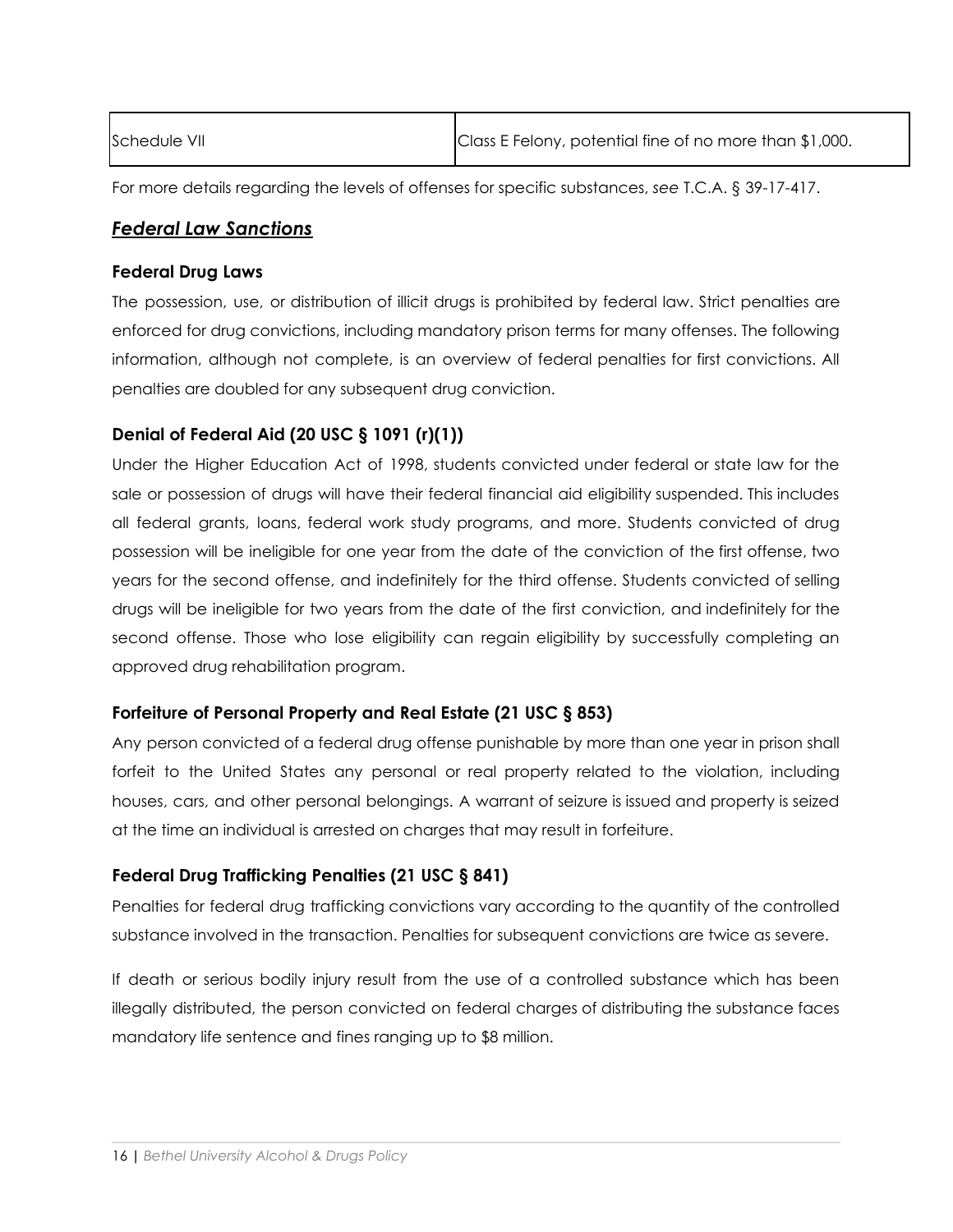Persons convicted on federal charges of drug trafficking within 1,000 feet of a University (21 USC § 860) face penalties of prison terms and fines which are twice as high as the regular penalties for the offense, with a mandatory prison sentence of at least 1 year.

# **Federal Drug Possession Penalties (21 USC § 844)**

Persons convicted on Federal charges of possessing any controlled substance face penalties of up to 1 year in prison and a mandatory fine of no less than \$1,000 up to a maximum of \$100,000. Second convictions are punishable by not less than 15 days but not more than 2 years in prison and a minimum fine of \$2,500. Subsequent convictions are punishable by not less than 90 days but not more than 3 years in prison and a minimum fine of \$5,000. Possession of drug paraphernalia is punishable by a minimum fine of \$750.

| Drug/Schedule                                 | Quantity                           | Penalties                                                                                                 | Quantity                        | <u>Penalties</u>                                                                                                 |
|-----------------------------------------------|------------------------------------|-----------------------------------------------------------------------------------------------------------|---------------------------------|------------------------------------------------------------------------------------------------------------------|
| Cocaine<br>(Schedule II)                      | 500-4999 grams<br>mixture          | First Offense: Not<br>less than 5 yrs, and<br>not more than 40                                            | $5$ kgs or<br>more<br>mixture   | First Offense: Not less<br>than 10 yrs, and not<br>more than life. If death or                                   |
| Cocaine Base<br>(Schedule II)                 | 28-279 grams<br>mixture            | yrs. If death or<br>serious injury, not<br>less than 20 or more or more<br>than life. Fine of not mixture | 280 grams                       | serious injury, not less<br>than 20 or more than life.<br>Fine of not more than<br>$$10$ million if an           |
| Fentanyl<br>(Schedule II)                     | 40-399 grams<br>mixture            | more than \$5<br>million if an<br>individual, \$25<br>million if not an                                   | 400 grams<br>or more<br>mixture | individual, \$50 million if<br>not an individual.<br>Second Offense: Not less<br>than 20 yrs, and not            |
| Fentanyl Analogue 10–99 grams<br>(Schedule I) | mixture                            | individual. Second<br>Offense: Not less<br>than 10 yrs, and not or more<br>more than life. If             | 100 grams<br>mixture            | more than life. If death or <br>serious injury, life<br>imprisonment. Fine of not<br>more than \$20 million if   |
| Heroin<br>(Schedule I)                        | 100-999 grams<br>mixture           | death or serious<br>injury, life<br>imprisonment. Fine<br>of not more than \$8 mixture                    | 1 kg or<br>Imore                | an individual, \$75 million<br>lif not an individual.<br>2 or More Prior Offenses:<br>Life imprisonment. Fine of |
| LSD (Schedule I)                              | 1-9 grams mixture individual, \$50 | million if an<br>million if not an<br>individual.                                                         | 10 grams or<br>more<br>mixture  | not more than \$20 million<br>lif an individual, \$75<br>million if not an<br>lindividual.                       |

### **Drugs of Abuse A DEA Resource Guide: 2020 Edition Federal Trafficking Penalties**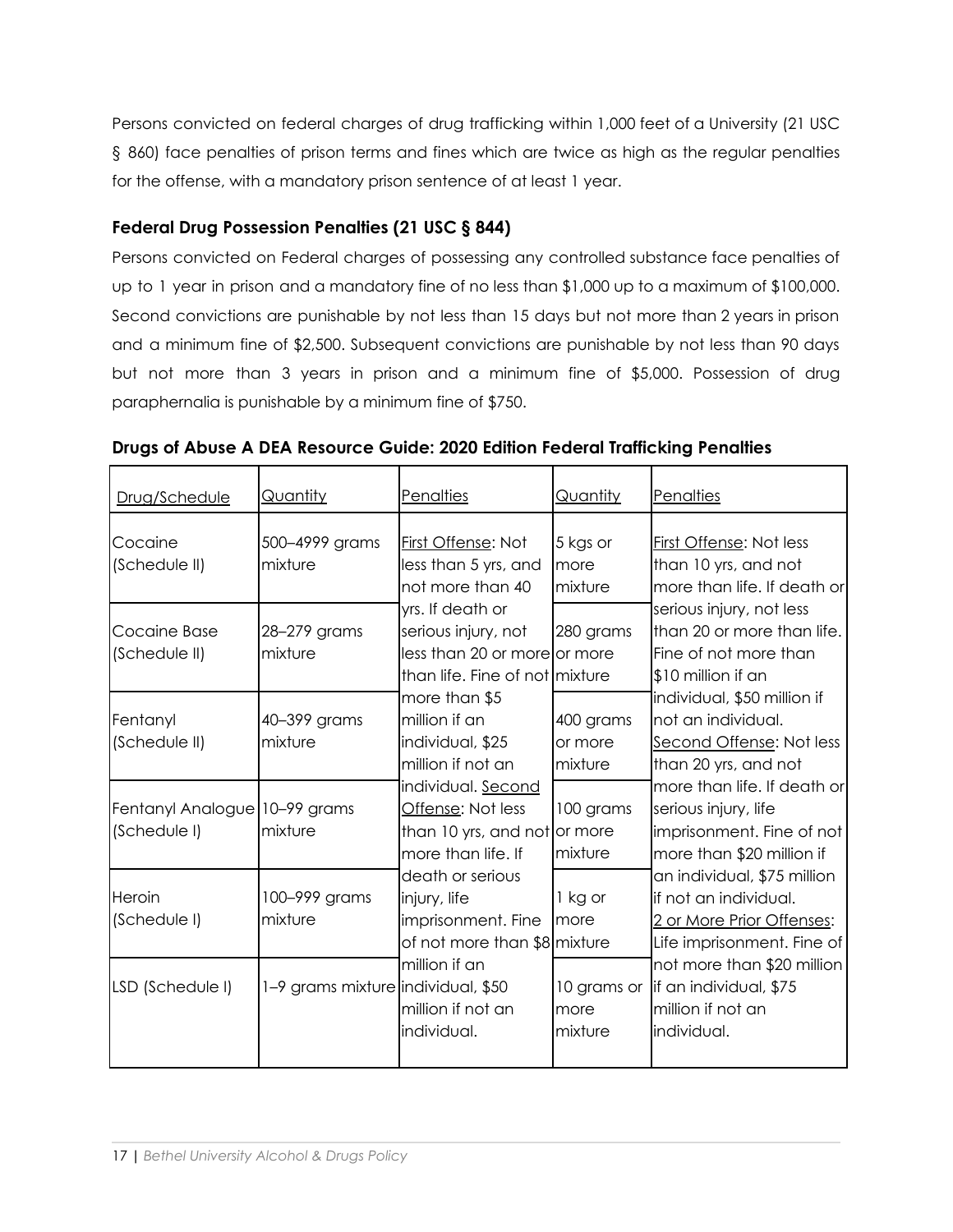| Methamphetamin<br>e (Schedule II)                                                                                                                      | 5-49 grams pure<br>or 50-499 grams<br>mixture   |                                                                                                                                                                                                                                                                                                                                                                       | 50 grams or<br>more pure<br>or 500<br>grams or<br>more<br>mixture |  |  |
|--------------------------------------------------------------------------------------------------------------------------------------------------------|-------------------------------------------------|-----------------------------------------------------------------------------------------------------------------------------------------------------------------------------------------------------------------------------------------------------------------------------------------------------------------------------------------------------------------------|-------------------------------------------------------------------|--|--|
| <b>PCP</b><br>(Schedule II)                                                                                                                            | 10-99 grams pure<br>or 100-999 grams<br>mixture |                                                                                                                                                                                                                                                                                                                                                                       | 100 gm or<br>more pure<br>or 1 kg or<br>more<br>mixture           |  |  |
| Other Schedule   & Any amount<br>Il drugs (and any<br>drug product<br>containing<br>Gamma<br>Hydroxybutyric<br>Acid)<br>Flunitrazepam<br>(Schedule IV) | 1 gram                                          | First Offense: Not more than 20 yrs. If death or serious injury,<br>not less than 20 yrs, or more than life. Fine \$1 million if an<br>individual, \$5 million if not an individual.<br>Second Offense: Not more than 30 yrs. If death or serious<br>bodily injury, life imprisonment. Fine \$2 million if an<br>individual, \$10 million if not an individual.       |                                                                   |  |  |
| Other Schedule III<br>drugs                                                                                                                            | Any amount                                      | First Offense: Not more than 10 years. If death or serious<br>injury, not more than 15 yrs. Fine not more than \$500,000 if<br>an individual, \$2.5 million if not an individual.<br>Second Offense: Not more than 20 yrs. If death or serious<br>injury, not more than 30 yrs. Fine not more than \$1 million if<br>an individual, \$5 million if not an individual. |                                                                   |  |  |
| All other Schedule Any amount<br>IV drugs<br>Flunitrazepam<br>(Schedule IV)                                                                            | Other than 1<br>gram or more                    | <b>First Offense:</b> Not more than 5 yrs. Fine not more than<br>\$250,000 if an individual, \$1 million if not an individual.<br>Second Offense: Not more than 10 yrs. Fine not more than<br>\$500,000 if an individual, \$2 million if other than an<br>individual.                                                                                                 |                                                                   |  |  |
| All Schedule V<br>drugs                                                                                                                                | Any amount                                      | First Offense: Not more than 1 yr. Fine not more than<br>\$100,000 if an individual, \$250,000 if not an individual.<br>Second Offense: Not more than 4 yrs. Fine not more than<br>\$200,000 if an individual, \$500,000 if not an individual.                                                                                                                        |                                                                   |  |  |

# **Drugs Of Abuse A DEA Resource Guide: 2020 Edition Federal Trafficking Penalties: Marijuana**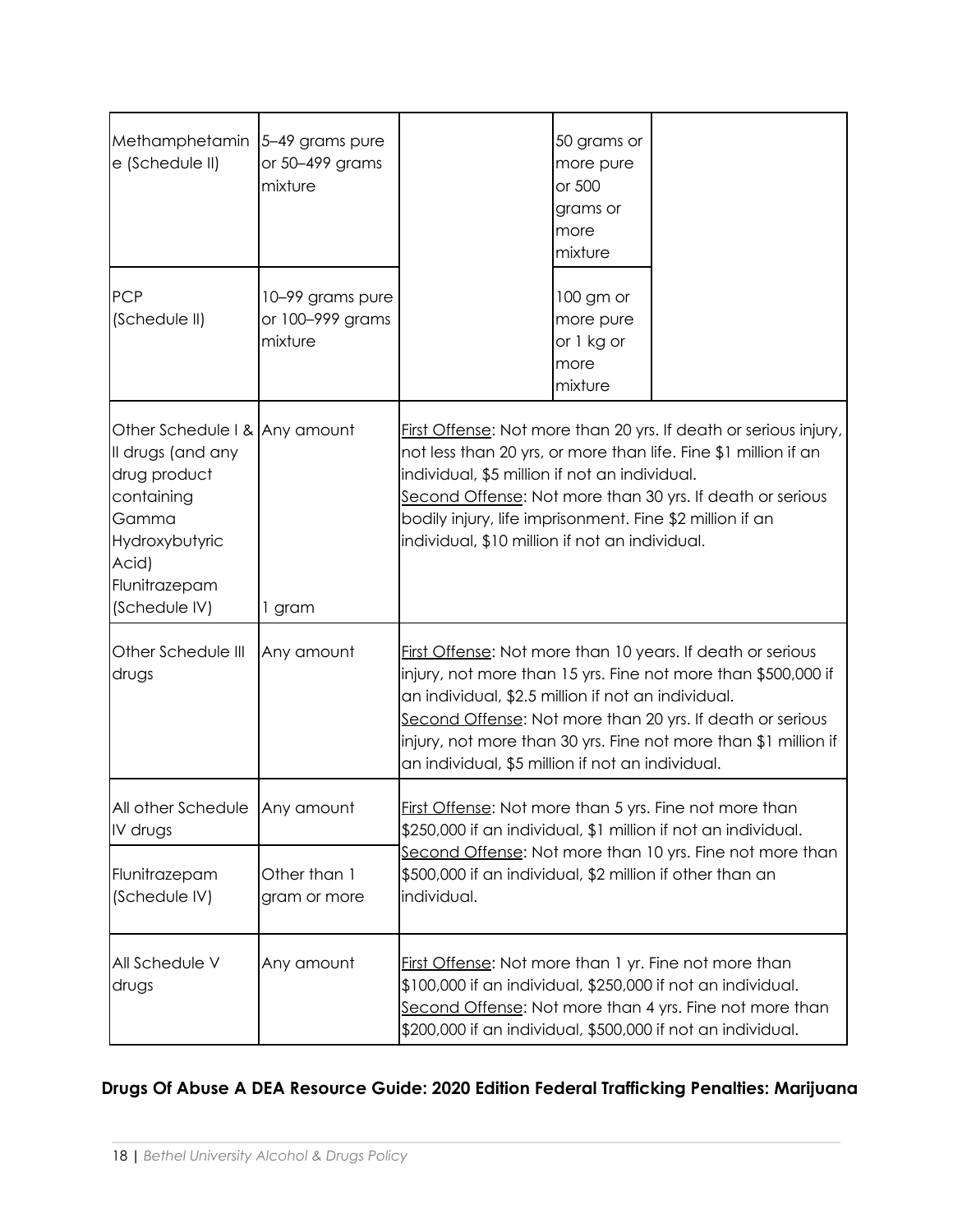| Drug                        | <u>Quantity</u>                                                                                                                                          | <u>1st Offense</u>                                                                                                                                                                                                                                         | 2nd Offense*                                                                                                                                                                          |  |
|-----------------------------|----------------------------------------------------------------------------------------------------------------------------------------------------------|------------------------------------------------------------------------------------------------------------------------------------------------------------------------------------------------------------------------------------------------------------|---------------------------------------------------------------------------------------------------------------------------------------------------------------------------------------|--|
| Marijuana<br>(Schedule I)   | 1,000 kg or more<br>marijuana mixture; or<br>1,000 or more marijuana<br>plants                                                                           | Not less than 10 yrs. or<br>more than life. If death or<br>serious bodily injury, not less bodily injury, life<br>than 20 yrs., or more than<br>life. Fine not more than \$10<br>million if an individual, \$50<br>million if other than an<br>individual. | Not less than 20 yrs. or more<br>than life. If death or serious<br>imprisonment. Fine not<br>more than \$20 million if an<br>individual, \$75 million if<br>other than an individual. |  |
| Marijuana<br>(Schedule I)   | 100 kg to 999 kg<br>marijuana mixture; or 100<br>to 999 marijuana plants                                                                                 | Not less than 5 yrs. or more<br>than 40 yrs. If death or<br>serious bodily injury, not less bodily injury, life<br>than 20 yrs. or more than<br>life. Fine not more than \$5<br>million if an individual, \$25<br>million if other than an<br>individual.  | Not less than 10 yrs. or more<br>than life. If death or serious<br>imprisonment. Fine not<br>more than \$20 million if an<br>individual, \$75 million if<br>other than an individual. |  |
| Marijuana<br>(Schedule I)   | More than 10 kgs hashish; Not less than 20 yrs. If<br>50 to 99 kg marijuana<br>mixture<br>More than 1 kg of hashish<br>oil; 50 to 99 marijuana<br>plants | death or serious bodily<br>injury, not less than 20 yrs.<br>or more than life. Fine \$1<br>million if an individual, \$5<br>million if other than an<br>individual.                                                                                        | Not less than 30 yrs. If death<br>or serious bodily injury, life<br>imprisonment. Fine \$2<br>million if an individual, \$10<br>million if other than an<br>individual.               |  |
| Marijuana<br>(Schedule I)   | Less than 50 kilograms<br>marijuana (but does not<br>include 50 or more<br>marijuana plants<br>regardless of weight);<br>1 to 49 marijuana plants        | Not less than 5 yrs. Fine not<br>more than \$250,000, \$1<br>million if other than an<br>individual.                                                                                                                                                       | Not less than 10 yrs. Fine<br>\$500,000 if an individual, \$2<br>million if other than<br>individual.                                                                                 |  |
| Hashish<br>(Schedule I)     | 10 kg or less                                                                                                                                            |                                                                                                                                                                                                                                                            |                                                                                                                                                                                       |  |
| Hashish Oil<br>(Schedule I) | 1 kg or less                                                                                                                                             |                                                                                                                                                                                                                                                            |                                                                                                                                                                                       |  |

\*The minimum sentence for a violation, after two or more prior convictions for a felony drug offense have become final, is a mandatory term of life imprisonment without release and a fine up to \$20 million if an individual and \$75 million if other than an individual.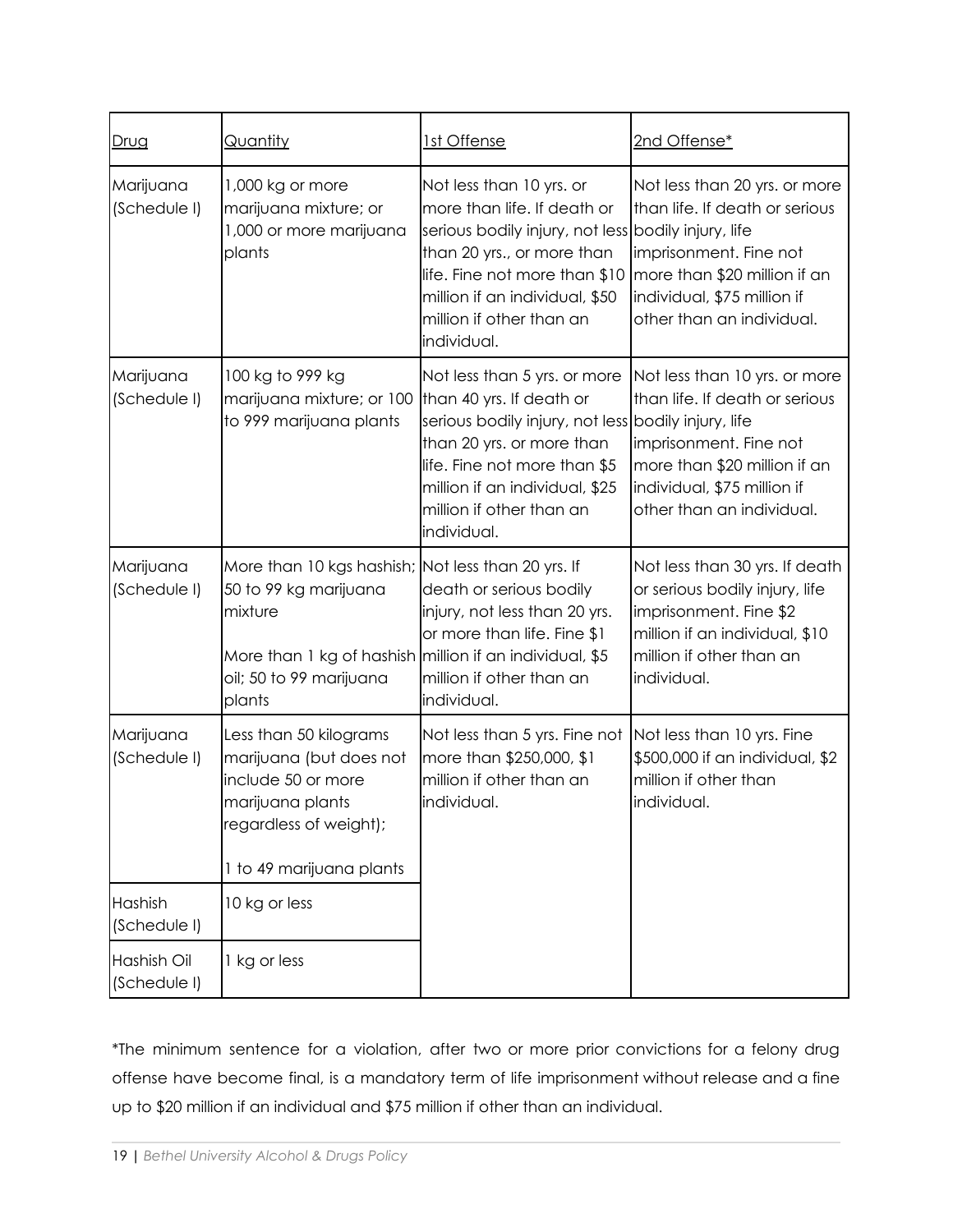For more information, see

[https://www.dea.gov/sites/default/files/2020-04/Drugs%20of%20Abuse%202020-Web%20Version-](https://www.dea.gov/sites/default/files/2020-04/Drugs%20of%20Abuse%202020-Web%20Version-508%20compliant-4-24-20_0.pdf)[508%20compliant-4-24-20\\_0.pdf.](https://www.dea.gov/sites/default/files/2020-04/Drugs%20of%20Abuse%202020-Web%20Version-508%20compliant-4-24-20_0.pdf)

#### *Reports to Law Enforcement Officials*

The University is required by state law to report to law enforcement officials when the University has probable cause to believe that a student is committing or has committed a felony or Class A misdemeanor under Tennessee law, upon the University's grounds or within any building under its supervision.

#### **HEALTH RISKS ASSOCIATED WITH DRUG OR ALCOHOL USE**

#### *Alcohol Use:*

The following information on health risks is from *What Works: Schools Without Drugs*, U.S. Department of Education (1992):

Alcohol consumption causes a number of marked changes in behavior. Even low doses significantly impair the judgment and coordination required to drive a car safely, increasing the likelihood that the driver will be involved in an accident. Low to moderate doses of alcohol also increase the incidence of a variety of aggressive acts, including spouse and child abuse. Moderate to high doses of alcohol cause marked impairments in higher mental functions, severely altering a person's ability to learn and remember information. Very high doses cause respiratory depression and death. If combined with other depressants of the central nervous system, much lower doses of alcohol will produce the effects just described.

Repeated use of alcohol can lead to dependence. Sudden cessation of alcohol intake is likely to produce withdrawal symptoms, including severe anxiety, tremors, hallucinations, and convulsions. Alcohol withdrawal can be life threatening. Long-term consumption of large quantities of alcohol, particularly when combined with poor nutrition, can also lead to permanent damage to vital organs such as the brain and the liver. Mothers who drink alcohol during pregnancy may give birth to infants with fetal alcohol syndrome. These infants have irreversible physical abnormalities and mental retardation. In addition, research indicates that children of alcoholic parents are at greater risk than other youngsters of becoming alcoholics.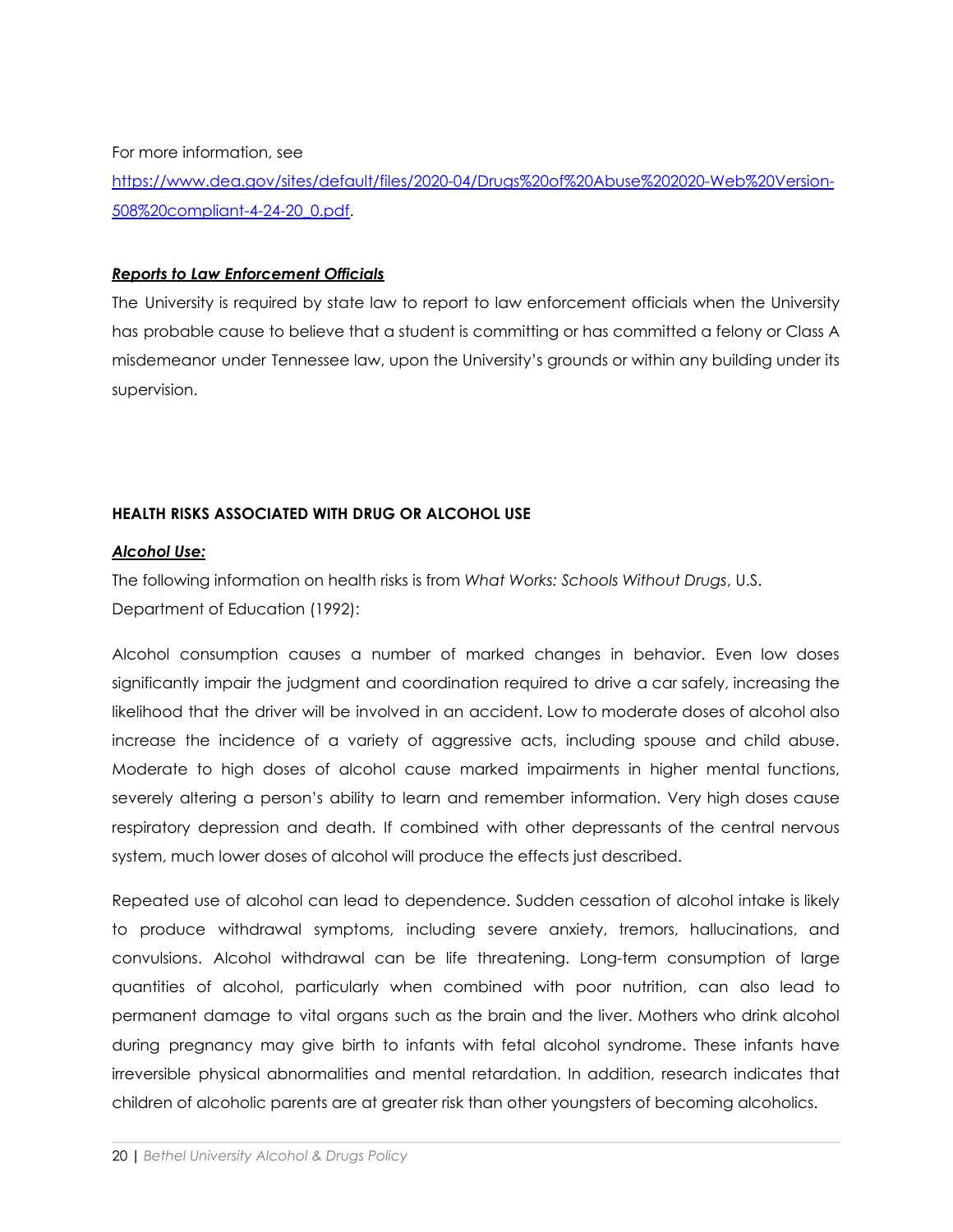### *Drug Use:*

The following information on health risks is from *DRUGS OF ABUSE I A DEA Resource Guide: 2017 EDITION*, U.S. Department of Justice (2017):

Use of most forms of illicit drugs create a risk of the user developing physical dependence on the drug and withdrawal can take place when use is discontinued. The intensity and character of the physical symptoms experienced during withdrawal are directly related to the particular drug used, the total daily dose, the interval between doses, the duration of use, and the health and personality of the user. These symptoms usually appear shortly before the time of the next scheduled dose.

Use can also create psychological dependence. Long after the physical need for the drug has passed, the addict may continue to think and talk about using drugs and feel overwhelmed coping with daily activities. Relapse is common if there are no changes to the physical environment or the behavioral motivators that prompted the abuse in the first place.

#### Narcotics (examples: opium, oxycodone, methadone, morphine, heroin, and fentanyl)

- Possible effects: euphoria, drowsiness, respiratory depression, constricted pupils, slowed physical activity, flushing of the face and neck, constipation, nausea, vomiting, slowed breathing, inability to concentrate, and apathy.
- Symptoms of an overdose: constricted (pinpoint) pupils, slow and shallow breathing, clammy skin, confusion, convulsions, extreme drowsiness, coma, and possible death.
	- o Some of preparations of narcotics are so potent that a single dose can be lethal to an inexperienced user.
	- o The presence of a triad of symptoms such as coma, pinpoint pupils, and respiratory depression are strongly suggestive of opioid poisoning.
- Possible withdrawal symptoms: watery eyes, runny nose, yawning, loss of appetite, irritability, tremors, panic, cramps, nausea, restlessness, drug craving, severe depression, vomiting, increased heart rate and blood pressure, and chills alternating with flushing and excessive sweating.
- Fentanyl is a potent synthetic opioid drug approved by the Food and Drug Administration for use as an analgesic (pain relief) and anesthetic. It is approximately 100 times more potent than morphine and 50 times more potent than heroin as an analgesic.

### Depressants (examples: barbiturates, benzodiazepines, GHB, Rohypnol, and Quaaludes)

● Possible effects: slurred speech, disorientation, drunken behavior, loss of motor coordination, weakness, headache, lightheadedness, blurred vision, dizziness, nausea,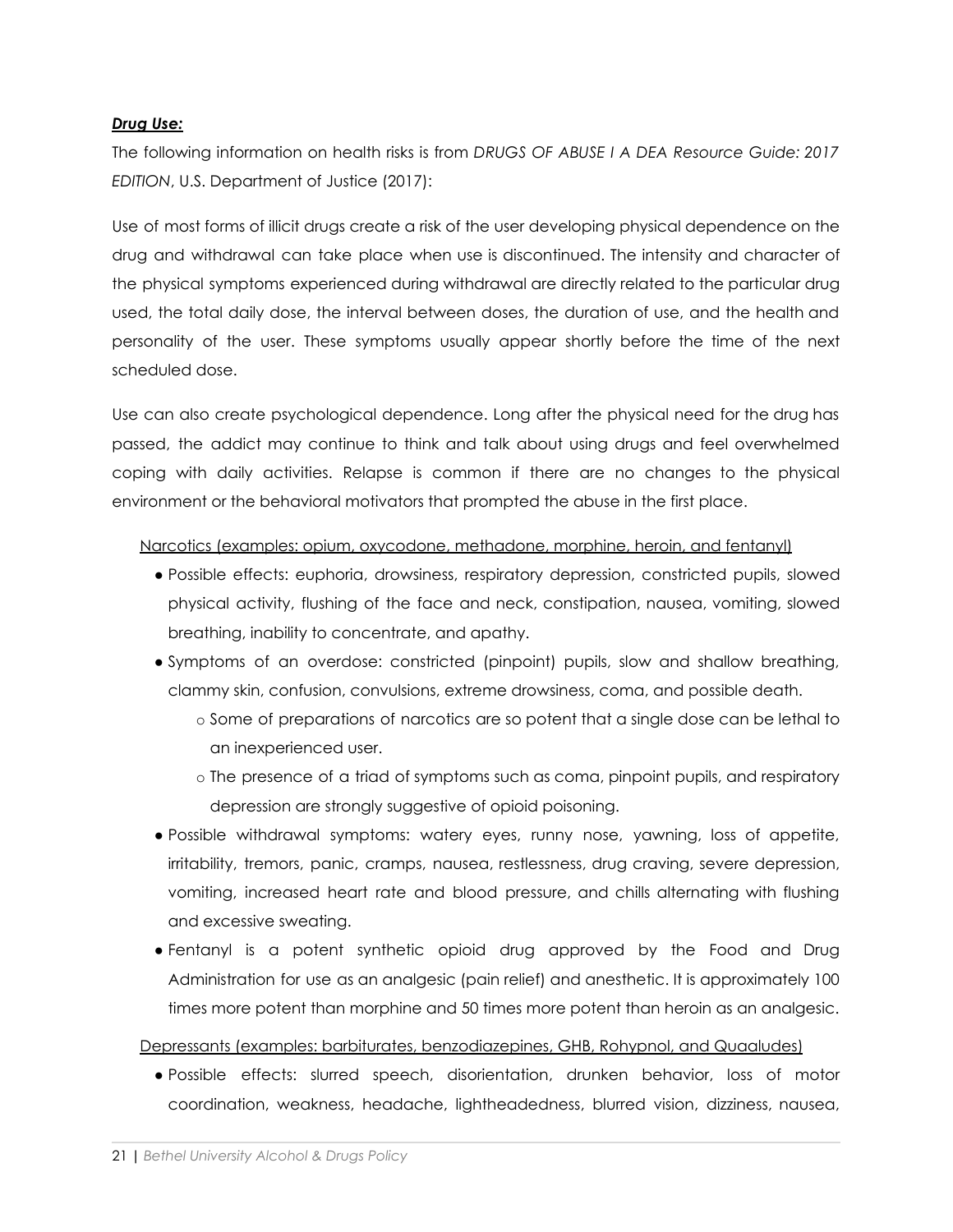vomiting, low blood pressure, slowed breathing, amnesia (leaving no memory of events that occur while under the influence), reduced reaction time, and impaired mental functioning and judgment.

- Prolonged use of depressants can lead to physical dependence even at doses recommended for medical treatment.
- Symptoms of an overdose: shallow respiration, clammy skin, dilated pupils, weak and rapid pulse, coma, and possible death.
- Possible withdrawal symptoms: anxiety, insomnia, tremors, delirium, convulsions, and possible death.
	- o Unlike barbiturates, large doses of benzodiazepines are rarely fatal, unless combined with other drugs or alcohol. But unlike the withdrawal syndrome seen with most other drugs of abuse, withdrawal from depressants can be life threatening.

Stimulants (examples: cocaine, meth, khat, amphetamines, crack, and "uppers")

- Possible effects: increased alertness or euphoria, an increased pulse rate and blood pressure, insomnia, and loss of appetite.
	- o Chronic, high-dose use is frequently associated with agitation, hostility, panic, aggression, and suicidal or homicidal tendencies. Paranoia, sometimes accompanied by both auditory and visual hallucinations, may also occur.
	- o Tolerance, in which more and more drug is needed to produce the usual effects, can develop rapidly, and psychological dependence occurs.
	- o Abrupt cessation is commonly followed by depression, anxiety, drug craving, and extreme fatigue, known as a "crash."
	- o Taking too large a dose at one time or taking large doses over an extended period of time may cause such physical side effects as: dizziness, tremors, headache, flushed skin, chest pain with palpitations, excessive sweating, vomiting, and abdominal cramps.
- Tolerance, in which more and more drug is needed to produce the usual effects, can develop rapidly, and psychological dependence occurs.
- In overdose, unless there is medical intervention, high fever, convulsions, and cardiovascular collapse may precede death.
- Because accidental death is partially due to the effects of stimulants on the body's cardiovascular and temperature regulating systems, physical exertion increases the hazards of stimulant use.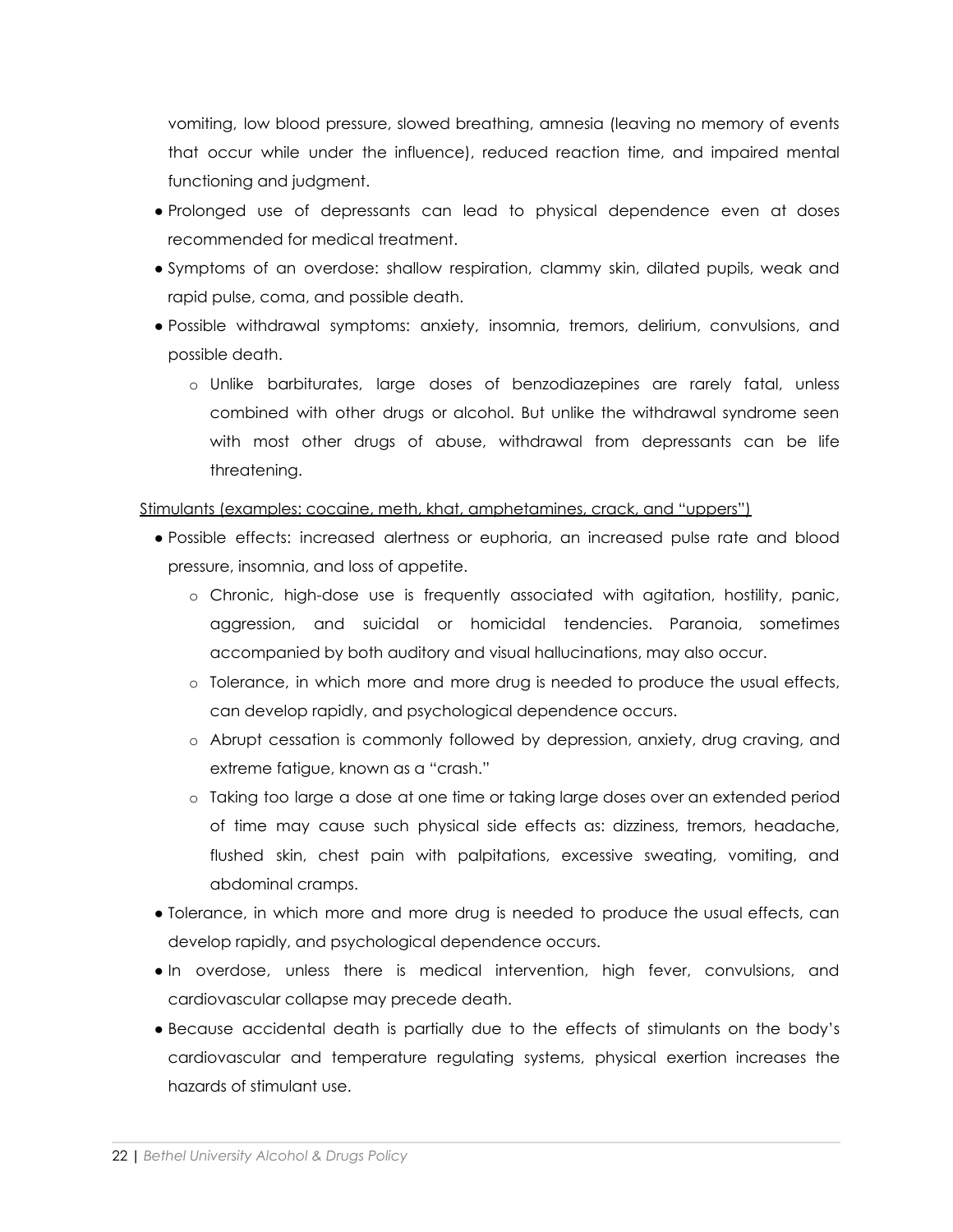● Possible withdrawal symptoms: apathy, long periods of sleep, irritability, depression, and disorientation.

Hallucinogens (examples: LSD, ketamine, peyonte & mescaline, shrooms and MDMA/ecstasy tablets)

- Possible effects: illusions and hallucinations, poor perception of time and distance, elevated heart rate, increased blood pressure, dilated pupils, and flashbacks of the drug experience weeks to months after use.
- Symptoms of an overdose: respiratory depression, coma, convulsions, seizures, and death due to respiratory arrest.
	- o Deaths exclusively from acute overdose of LSD, magic mushrooms, and mescaline are extremely rare. Deaths generally occur due to suicide, accidents, and dangerous behavior, or due to the person inadvertently eating poisonous plant material.

### Marijuana/Cannabis

- Possible effects: euphoria, increased appetite, relaxed inhibitions, problems with memory and learning, distorted perception, difficulty in thinking and problem-solving, loss of coordination, disoriented behavior, sedation, bloodshot eyes, increased heart rate, coughing from lung irritation, increased appetite, and decreased blood pressure.
	- o The effect of marijuana on perception and coordination are responsible for serious impairments in learning, associative processes, and psychomotor behavior (driving abilities).
- Long term, regular use can lead to physical dependence and withdrawal following discontinuation, as well as psychic addiction or dependence.
- Symptoms of an overdose: fatigue, paranoia, and possible psychosis. No deaths from overdose of marijuana have been reported.
- Possible withdrawal symptoms: restlessness, irritability, sleep difficulties, and decreased appetite
	- o Withdrawal from chronic use of high doses of marijuana causes physical signs including headache, shakiness, sweating, and stomach pains and nausea.
- Hashish and hashish oil are drugs made from the cannabis plant that are like marijuana, only stronger.

Steroids (examples: testosterone, nandrolone, stanozolol, methandienone, and boldenone)

● Possible effects: dramatic mood swings, increased feelings of hostility, impaired judgment, and increased levels of aggression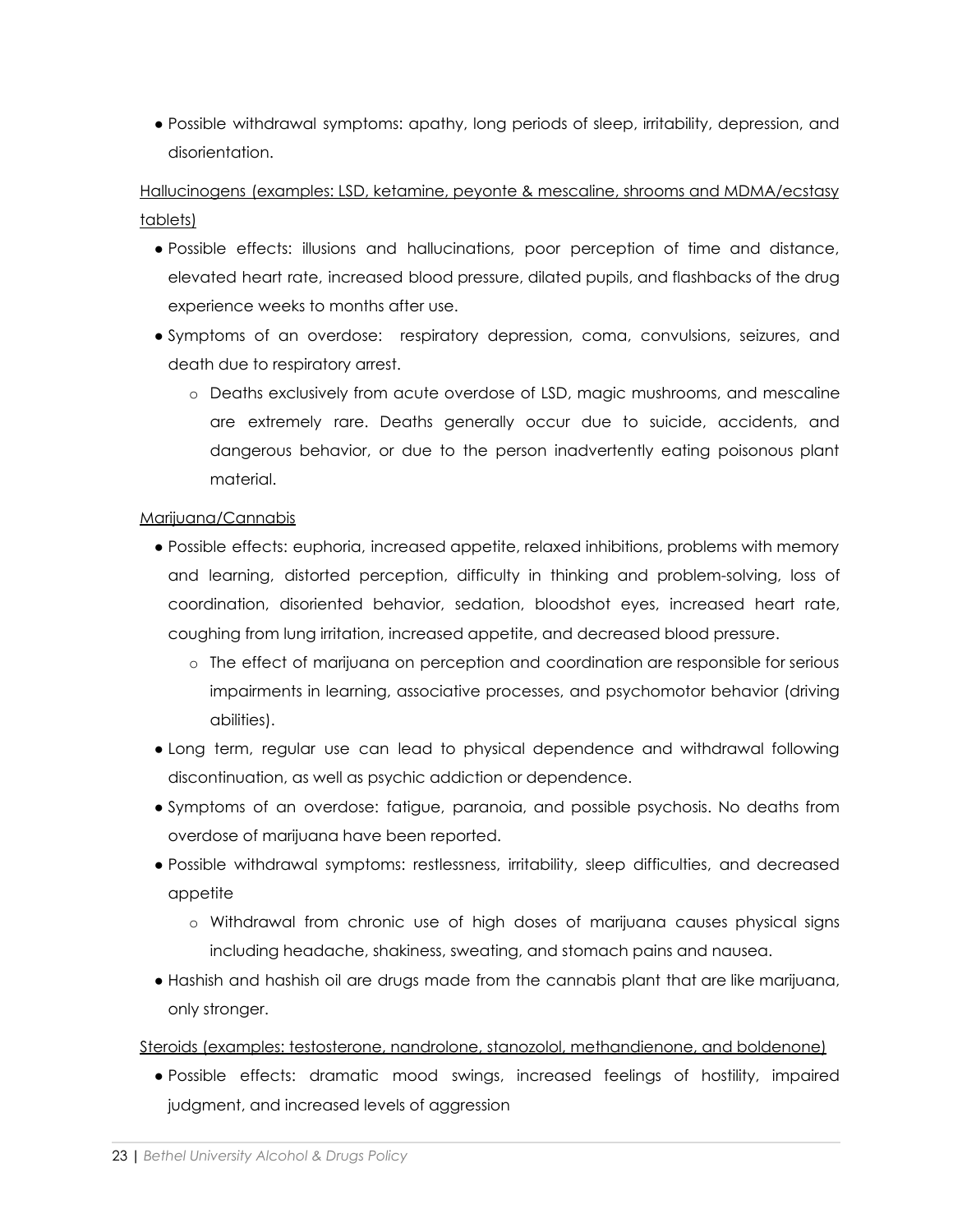- o When users stop taking steroids, they may experience depression that may be severe enough to lead one to commit suicide.
- o Anabolic steroid use may also cause psychological dependence and addiction.
- o In men: shrinkage of the testicles, reduced sperm count, enlargement of the male breast tissue, sterility, and an increased risk of prostate cancer.
- o In men and women: high cholesterol levels (which may increase the risk of coronary artery disease, strokes, and heart attacks), acne and fluid retention.
- o Oral preparations of anabolic steroids, in particular, can damage the liver.
- o Users who inject steroids run the risk of contracting various infections due to non-sterile injection techniques, sharing of contaminated needles, and the use of steroid preparations manufactured in non-sterile environments.
- Symptoms of an overdose: Anabolic steroids are not associated with overdoses. The adverse effects a user would experience develop from the use of steroids over time.

#### **Inhalants**

- Possible effects: damage to the parts of the brain that control thinking, moving, seeing, and hearing; a slowing down of the body's functioning; slight stimulation; feeling of less inhibition; loss of consciousness; intoxication; slurred speech; an inability to coordinate movements; euphoria; dizziness; drowsiness for several hours; and lingering headache.
	- o Cognitive abnormalities can range from mild impairment to severe dementia
	- o Possible long-term use effects: weight loss; muscle weakness; disorientation; inattentiveness; lack of coordination; irritability; depression; damage to the nervous system and other organs; spots or sores around the mouth; red or runny eyes or nose; chemical breath odor; drunk, dazed, or dizzy appearance; nausea; loss of appetite; anxiety; excitability; and irritability
	- o Prolonged sniffing of the highly concentrated chemicals in solvents or aerosol sprays can induce irregular and rapid heart rhythms and lead to heart failure and death within minutes.
- Symptoms of an overdose:
	- o With successive inhalations over several hours, users may suffer loss of consciousness and/or death.
	- o "Sudden sniffing death" can result from a single session of inhalant use by an otherwise healthy young person and is particularly associated with the abuse of butane, propane, and chemicals in aerosols.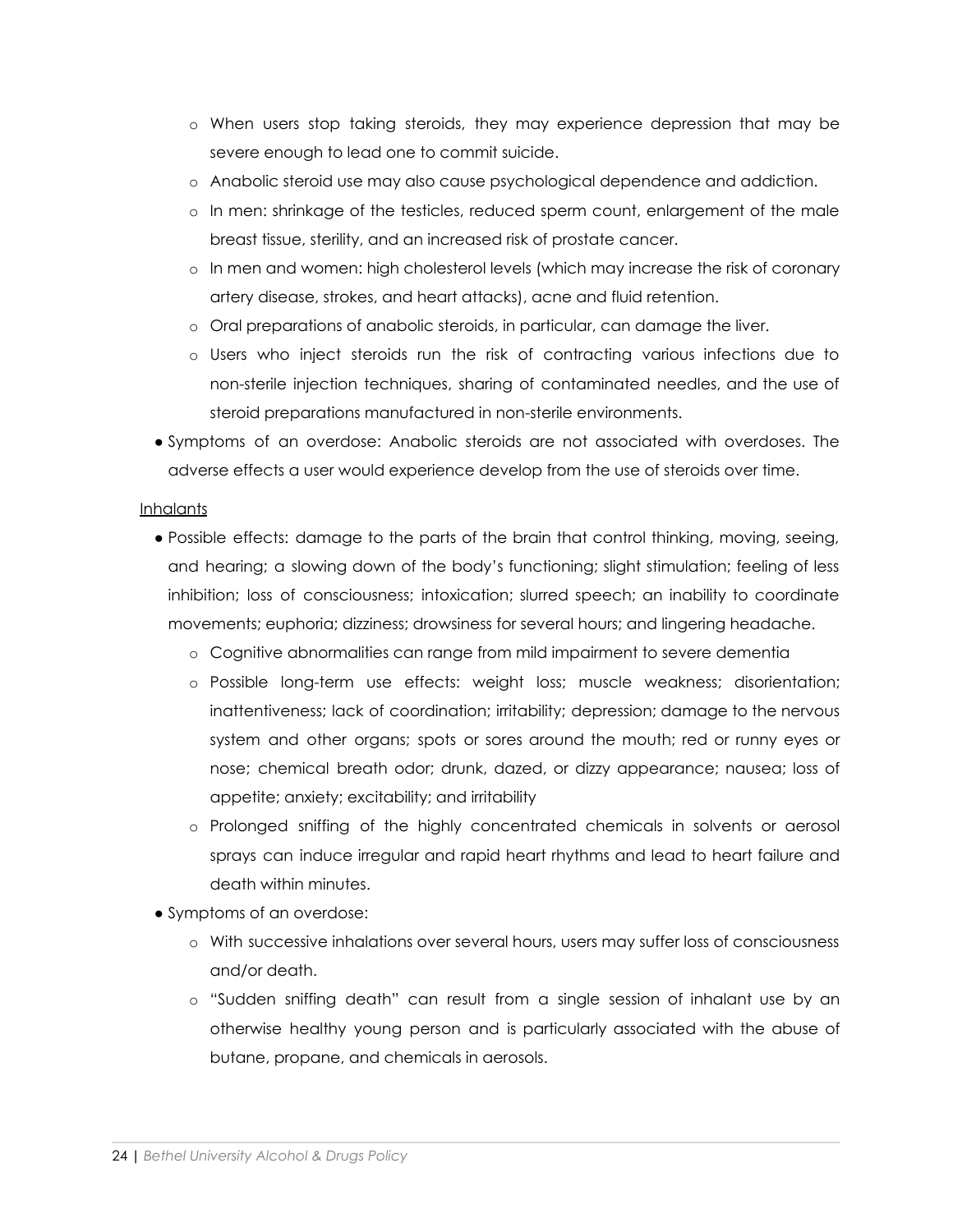o Inhalant abuse can also cause death by asphyxiation from repeated inhalations, which lead to high concentrations of inhaled fumes displacing the available oxygen in the lungs, suffocation by blocking air from entering the lungs when inhaling fumes from a plastic bag placed over the head and choking from swallowing vomit after inhaling substances.

### Designer Drugs: (examples: Bath Salts and K-2/Spice)

- Bath Salts:
	- o Possible effects: euphoria; alertness; confusion; acute psychosis; agitation; combativeness; aggressive; violent; self-destructive behavior; rapid heartbeat; hypertension; hyperthermia; prolonged dilation of the pupil of the eye; breakdown of muscle fibers that leads to release of muscle fiber contents into bloodstream; teeth grinding; sweating; headaches; palpitations; seizures; as well as paranoia, hallucinations, and delusions.
	- o Symptoms of overdose: in addition to effects above, reports of death from individuals abusing drugs in this class indicate the seriousness of the risk users are taking when ingesting these products.
- K-2/Spice
	- o Possible effects: acute psychotic episodes, dependence, and withdrawal; intense hallucinations; severe agitation; disorganized thoughts; paranoid delusions; violence; tachycardia (elevated heart rate); elevated blood pressure; unconsciousness; tremors; seizures; vomiting; hallucinations; agitation; anxiety; pallor; numbness; and tingling.
	- **o** Symptoms of overdose: overdose deaths have been attributed to the abuse of synthetic cannabinoids, including death by heart attack. Acute kidney injury requiring hospitalization and dialysis in several patients reportedly having smoked synthetic cannabinoids has also been reported.

The following information is from *THE NATIONAL INSTITUTE ON DRUG ABUSE, revised February 2019*, located at <https://www.drugabuse.gov/publications/drugfacts/fentanyl>:

Additionally, many drugs are now being laced with Fentanyl, a potent opioid-analgesic, which is similar to morphine, but 50 to 100 times more potent. It can cause respiratory distress and death when taken in high doses or when combined with other substances, especially alcohol. Users are often unaware that a drug has been mixed with Fentanyl. Naloxone is a medicine that can be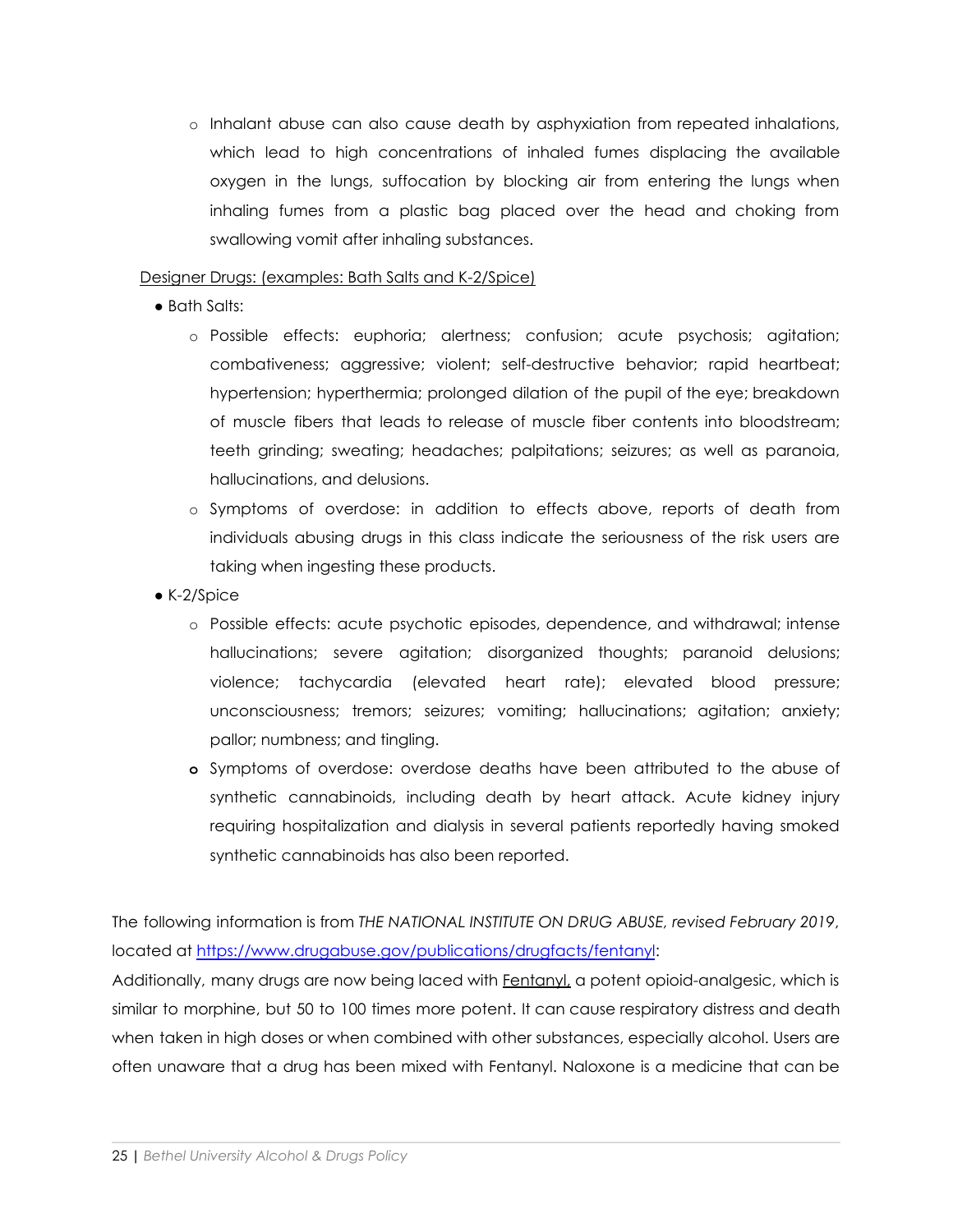given to a person to reverse a fentanyl overdose, but multiple doses may be required. As with any suspicion of overdose, contact 911 immediately.

#### *Tobacco, Nicotine, and E-Cigarettes:*

The following information is from the USA Food and Drug Administration at [https://www.fda.gov/tobacco-products/health-information/nicotine-addictive-chemical-tobac](https://www.fda.gov/tobacco-products/health-information/nicotine-addictive-chemical-tobacco-products#references) [co-products#references](https://www.fda.gov/tobacco-products/health-information/nicotine-addictive-chemical-tobacco-products#references) and

[https://www.fda.gov/tobacco-products/health-information/chemicals-tobacco-products-and-y](https://www.fda.gov/tobacco-products/health-information/chemicals-tobacco-products-and-your-health) [our-health:](https://www.fda.gov/tobacco-products/health-information/chemicals-tobacco-products-and-your-health)

Nicotine is a highly addictive chemical compound present in the tobacco plant. Tobacco products, including cigarettes, cigars, smokeless tobacco, hookah tobacco, and most e-cigarettes, contain nicotine. Nicotine is what addicts and keeps people using tobacco products, but it is not what makes tobacco use so deadly. Tobacco and tobacco smoke contain thousands of chemicals. It is this mix of chemicals—not nicotine—that causes serious disease and death in tobacco users, including fatal lung diseases, like chronic obstructive pulmonary disease (COPD) and cancer.

While some chemicals are added to cigarettes during the manufacturing process, some chemicals in cigarettes—along with nicotine—are found in the tobacco plant itself. As the tobacco plant grows, it absorbs chemicals—like cadmium, lead, and nitrates—from the soil and fertilizer. Cadmium is a carcinogen and is also found in batteries, while lead is a chemical that was once used in house paint. Cadmium and lead are both toxic metals. When the plant is harvested for manufacturing, these chemicals are present in the tobacco leaves.

As the tobacco leaves are cured, dangerous chemicals can form. These chemicals, called tobacco-specific nitrosamines, (TSNAs), remain in the tobacco leaves after the curing process. During manufacturing, ammonia—a chemical found in household cleaning products—along with other chemicals may be added to increase nicotine absorption. Sugar and flavor additives may also be added during this stage to mask the harshness of smoke. These additives form cancer-causing chemicals when they are burned.

Once a cigarette is lit, still more chemicals are formed in the burning process that were not present in the growing and manufacturing stages. These chemicals are then inhaled by smokers or those exposed to secondhand smoke. Lastly, dangerous chemicals that are detrimental to human health, wildlife, and water supplies can be released from cigarette butt waste into the environment.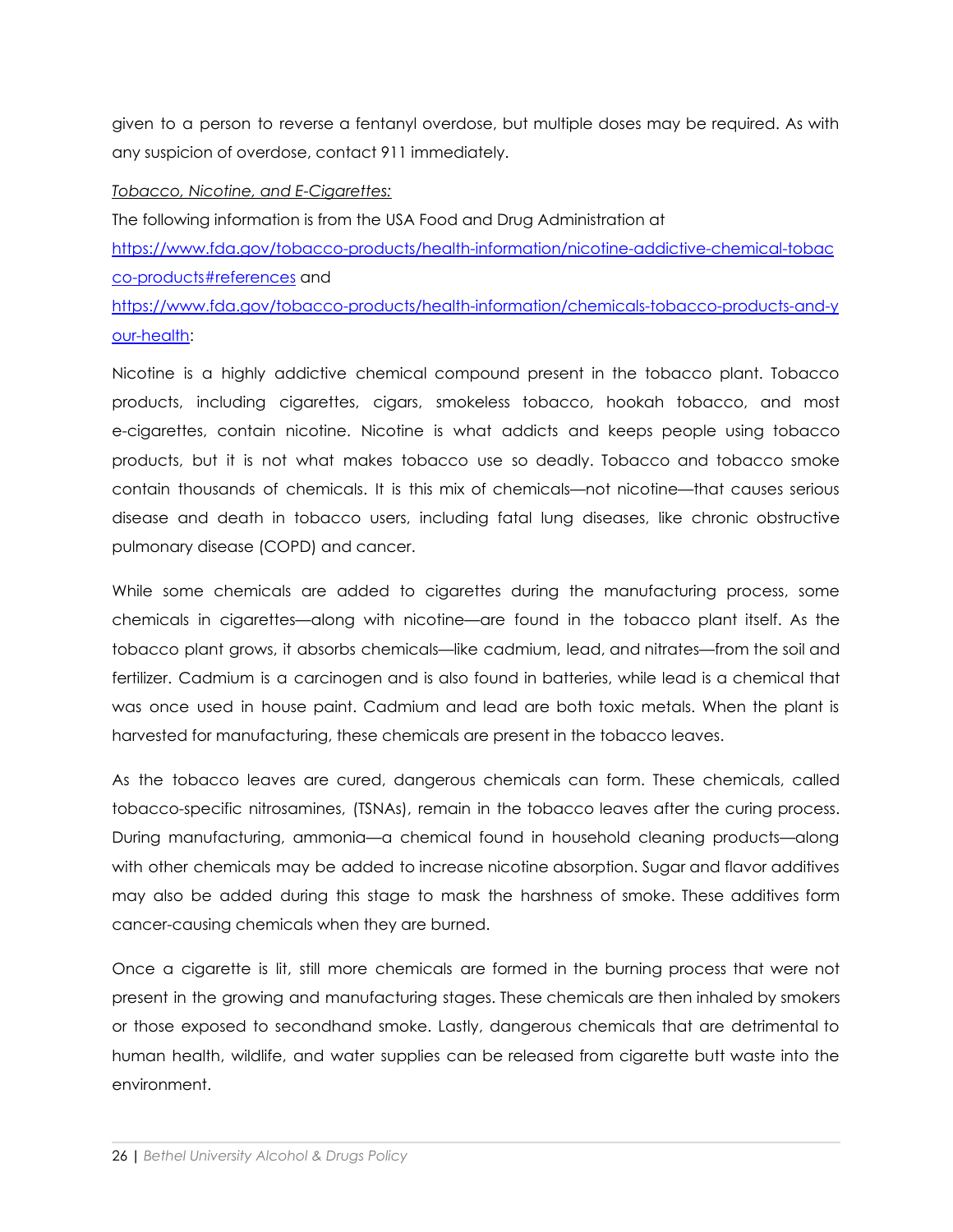In addition to nicotine, other tobacco products, like hookah, contain some of the same chemicals as cigarettes. Carbon monoxide, metals, and carcinogens can be found in hookah smoke, and hookah users are at risk for some of the same health effects as smokers as a result of these chemicals. Research shows that hookah smokers may absorb even more of the toxic chemicals found in cigarette smoke because of the length of hookah smoking sessions. A typical 1-hour hookah session can produce as much smoke as several packs of cigarettes.

Smokeless tobacco, although not combustible, contains a mix of 4,000 chemicals, including as many as 30 or more that are linked to cancer. These chemicals include heavy metals cadmium, lead, and nickel; as well as arsenic, a chemical used in insecticides; formaldehyde, which is used in embalming fluid; and N-Nitrosonornicotine (NNN), among others. NNN is known to cause cancer in animals and has been linked to an increase in the risk of cancer among humans.

About 1,300 people in the U.S. are diagnosed with oral cancer each year because of smokeless tobacco use. Smokeless tobacco use also causes esophageal and pancreatic cancer.

As e-cigarettes have only recently come under FDA's regulatory authority, their effects on individual and population health are still being studied. Preliminary studies suggest switching completely to e-cigarettes could be less harmful than combustible cigarettes for adults who already have a nicotine addiction. Most e-cigarettes contain nicotine, the same highly addictive chemical in cigarettes that keeps people smoking even when they want to quit. Other chemicals found in cigarette smoke, like formaldehyde, acrolein, and acetaldehyde, are also found in some e-cigarette aerosols. These chemicals can cause irreversible lung damage at certain concentration. E-cigarettes can also contain flavorings such as diacetyl and acetoin. Diacetyl and acetoin are considered safe to eat but inhaling them can be harmful to the lungs. More research is needed to determine the levels at which these chemicals are present in e-cigarette aerosols.

# **DRUG AND ALCOHOL PROGRAMS**

### *Counseling and Treatment*

Short term counseling and referrals are available to students through **Bethel University's Department of Counseling Services (Office: 731-352-6786, Cell: 731-415-1058, or Email for appointments: [gacounseling@bethelu.edu\)](mailto:gacounseling@bethelu.edu).** Students may be referred by these resources to other treatment programs for more intensive treatment. Bethel University's **Human Resources Department (Office: 731-352-4272 or Email: [dotsonc@bethelu.edu\)](mailto:dotsonc@bethelu.edu)** offers assistance to employees through appropriate referrals. Bethel University provides the following list as a good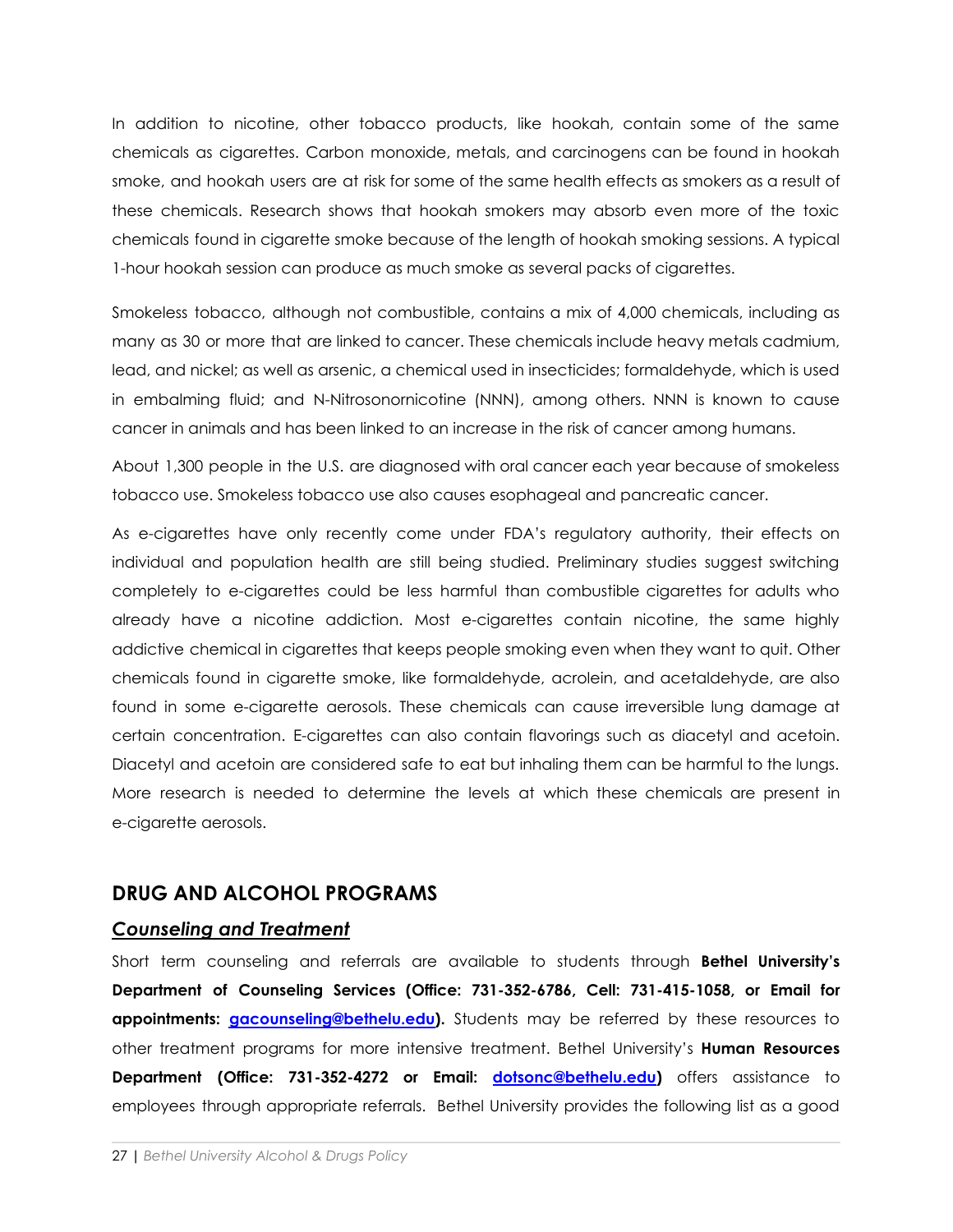faith effort to give students, faculty, and staff information on local and regional drug and alcohol treatment programs, but the University does not guarantee its accuracy. Interested individuals are encouraged to contact each agency for additional information regarding specific services and costs.

| <b>IN Licensed AD/MH Treatment Facilities</b> |              | Tennessee REDLINE (1-800-889-9789) |                      |                                    |                            |
|-----------------------------------------------|--------------|------------------------------------|----------------------|------------------------------------|----------------------------|
| Facility                                      | Telephone    | <b>Adult A&amp;D</b><br>Non Res    | Adult<br>A&D<br>Res. | Mental<br><b>Health</b><br>Non Res | City                       |
| Alliance Healthcare                           | 901-259-9125 |                                    |                      |                                    | Various<br>(Memphis)       |
| Allied Behavioral Health Solutions            | 615-292-3661 |                                    |                      |                                    | Nashville                  |
| <b>Aspell Recovery Center</b>                 | 731-427-7238 |                                    |                      |                                    | Various (West TN)          |
| <b>Behavioral Health Group</b>                | 844-535-7291 |                                    |                      |                                    | Various                    |
| <b>Bradford Health Services</b>               | 615-291-2956 |                                    |                      |                                    | Various                    |
| <b>Buffalo Valley</b>                         | 931-645-9038 |                                    |                      |                                    | Various (West &<br>Mid TN) |
| <b>Camelot Care Center</b>                    | 615-678-6283 |                                    |                      |                                    | Various                    |
| Care of Savannah                              | 731-925-8619 |                                    |                      |                                    | Savannah<br>(men only)     |
| <b>Carey Counseling Center</b>                | 800-611-7757 |                                    |                      |                                    | Various (West TN)          |
| Centerstone                                   | 877-467-3123 |                                    |                      |                                    | Various (Mid TN)           |
| Cherokee Health Systems                       | 866-231-4477 |                                    |                      |                                    | Various (East TN)          |
| <b>Chosen Vessel Ministries</b>               | 901-361-4763 |                                    |                      |                                    | <b>Bartlett</b>            |
| Cocaine and Alcohol Awareness                 | 901-367-7550 |                                    |                      |                                    | Memphis                    |
| <b>Cumberland Heights</b>                     | 866-373-4117 |                                    |                      |                                    | Various (Mid &<br>East TN) |
| <b>First Step Recovery Center</b>             | 901-522-1000 |                                    |                      |                                    | Memphis                    |
| <b>Focus Treatment Centers</b>                | 423-308-2560 |                                    |                      |                                    | Chattanooga                |
| <b>Frayser Family Counseling Center</b>       | 901-353-5440 |                                    |                      |                                    | Memphis                    |
| <b>Grace House</b>                            | 901-722-8460 |                                    |                      |                                    | Memphis<br>(women only)    |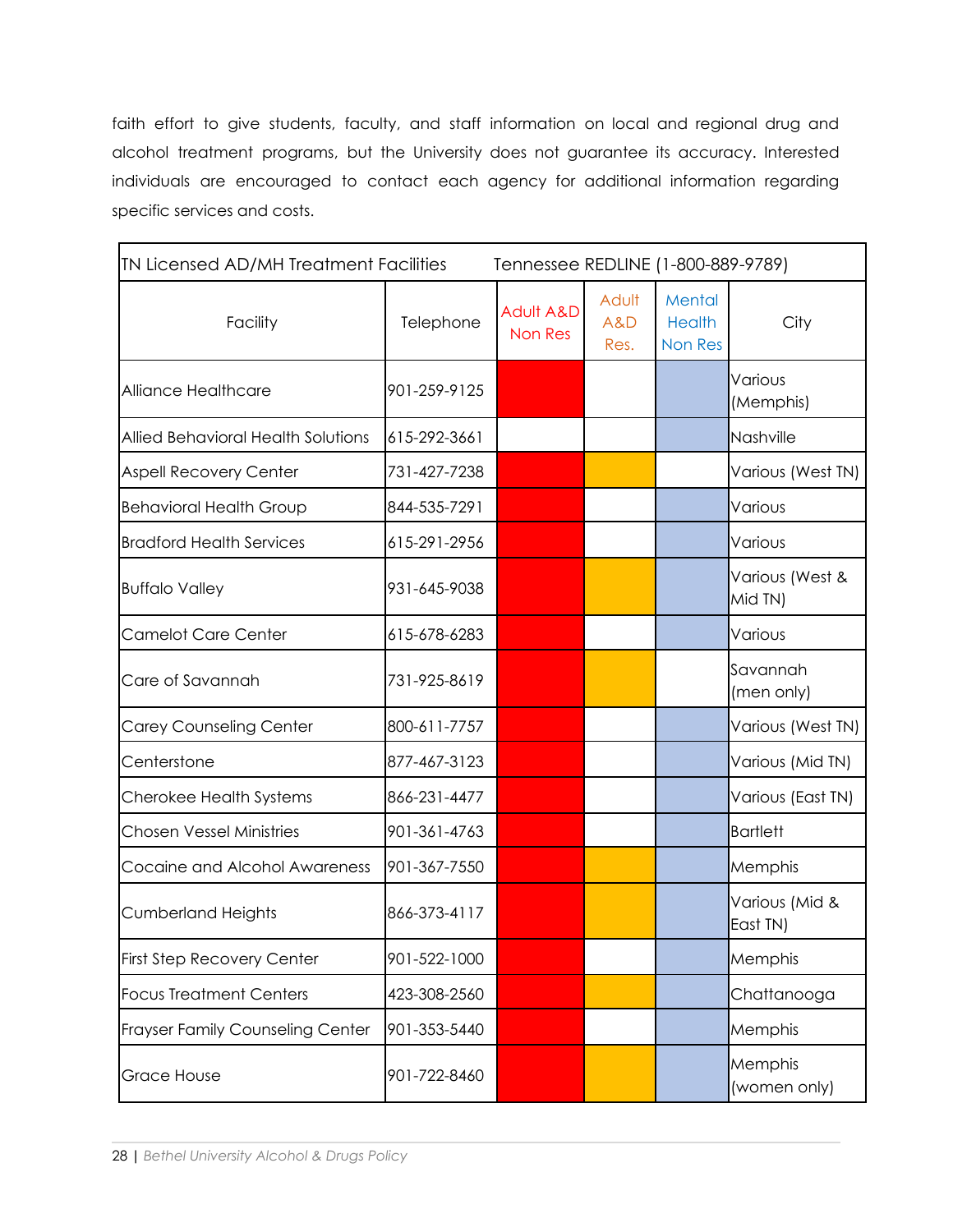| <b>Harbor House</b>                            | 901-743-1836 |  | Memphis<br>(men only)      |
|------------------------------------------------|--------------|--|----------------------------|
| Healing Hearts                                 | 615-656-4999 |  | Memphis                    |
| Health Connect America                         | 615-567-6726 |  | Various                    |
| <b>Helen Ross McNabb Center</b>                | 800-255-9711 |  | Various (East TN)          |
| Here's Hope Counseling Center                  | 731-885-2911 |  | Various (West TN)          |
| Innovative Counseling and<br>Consulting        | 901-276-0220 |  | Memphis                    |
| <b>JACOA</b>                                   | 731-423-3653 |  | Jackson                    |
| Journey Pure                                   | 865-247-5196 |  | Norris                     |
| Lakeside Behavioral Health System 901-377-4754 |              |  | Memphis                    |
| Lloyd C. Elam Mental Health                    | 615-327-6255 |  | Nashville                  |
| Make a Difference                              | 901-283-5551 |  | Memphis                    |
| <b>Memphis Recovery Centers</b>                | 901-272-7751 |  | Memphis                    |
| Mental Health Cooperative                      | 615-743-1654 |  | Various (Mid &<br>East TN) |
| <b>Mental Health Resources</b>                 | 901-682-6136 |  | Memphis                    |
| Meridian Behavioral Health<br>Services         | 901-347-2850 |  | Memphis                    |
| Nashville Cares                                | 615-259-4866 |  | Nashville                  |
| Pathways                                       | 800-587-3854 |  | Various<br>(West TN)       |
| Professional Care Services                     | 844-727-2778 |  | Various<br>(West TN)       |
| <b>Professional Health Services</b>            | 731-660-8467 |  | Jackson                    |
| Quinco Community Mental Health<br>Center       | 731-658-6113 |  | Various<br>(West TN)       |
| <b>Renewal Place Intensive</b><br>Outpatient   | 901-543-8586 |  | Memphis<br>(women only)    |
| Samaritan Recovery Community                   | 615-244-4802 |  | Nashville                  |
| Serenity Recovery Center                       | 901-521-1131 |  | Memphis                    |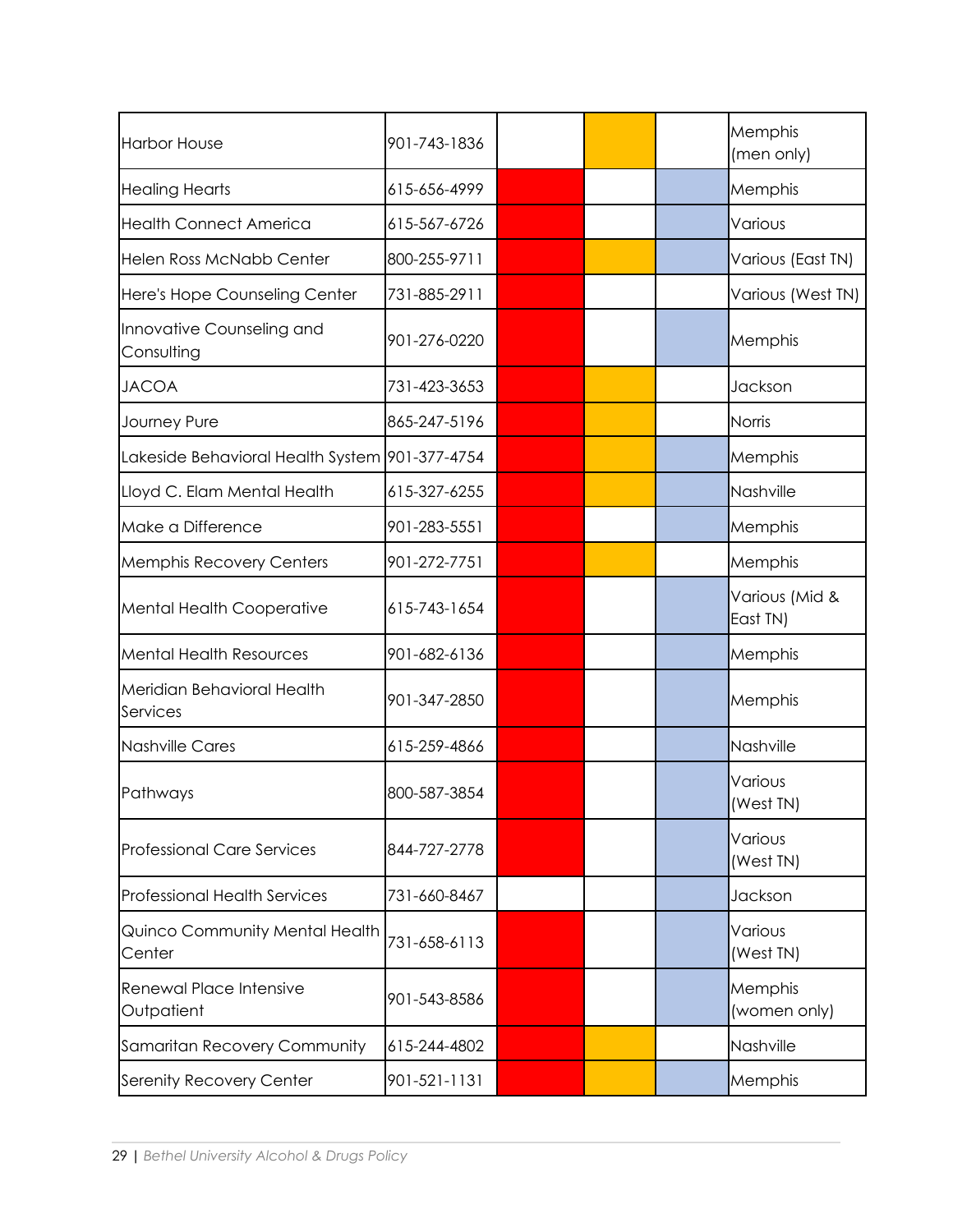| Synergy Foundation, Inc.                                | 1901-332-2227 |  | Memphis                    |
|---------------------------------------------------------|---------------|--|----------------------------|
| Nolunteer Behavioral Health Care 877-567-6051<br>System |               |  | Various (Mid &<br>East TN) |

*A&D=Alcohol and Drug Res=Residential Non Res=Non Residential*

*Tennessee Redline=statewide toll free 24/7 referral line*

This list is not inclusive of all levels/types of services or providers in TN. This list was provided by

*Carey Counseling Center and last updated by Rachael Brooks in May 2021.*

*For further information, see the TDMASAS License Inquiry Report at*

*<https://mh.tn.gov/CTS4/Inquiry.aspx?RPT=TDMHSAS%20License%20Inquiry>.*

# *Prevention and Education*

Bethel University's Title IX and Prevention Services Department and other departments and offices administer a variety of individual, group, and community programs designed to prevent and reduce alcohol and other drug use/abuse within the Bethel community. Some examples of these programs include the Wildcat Module, Alcohol Awareness Fair, Bystander Intervention Training, Signs of Overdose Training, ECheckuptogo, Social Norms Campaign, and more. In addition, Bethel University is a member of CHASCo, the statewide Coalition for Healthy and Safe Campus Communities, and the Carroll County Prevention Coalition. For more information concerning current programs, interventions and policies, contact Rachael Brooks at [brooksra@bethelu.edu](mailto:brooksra@bethelu.edu) or (731) 352-4246.

| <b>Bethel University Dean of</b><br><b>Student Development</b>       | (731) 352-4095; loudens@bethelu.edu                                                                                                                    |
|----------------------------------------------------------------------|--------------------------------------------------------------------------------------------------------------------------------------------------------|
| <b>Bethel University Department of</b><br><b>Counseling Services</b> | $(731)$ 352-6786 or $(731)$ 415-1058;<br>gacounseling@bethelu.edu or belll@bethelu.edu<br>https://www.bethelu.edu/current-students/counseling-services |
| <b>Bethel University Office</b><br>of the Chaplains                  | (731) 352-4066 or (731) 352-6449<br>chaplain@bethelu.edu or burnsg@bethelu.edu<br>https://www.bethelu.edu/student-life/christian-life/chaplains        |
| <b>Bethel University Safety</b><br>and Security Department           | (731) 352-4222 or (731) 415-7599<br>busecurity@bethelu.edu;<br>https://www.bethelu.edu/current-students/safety-and-security                            |

# *On-Campus Resources/Information (in alphabetical order)*